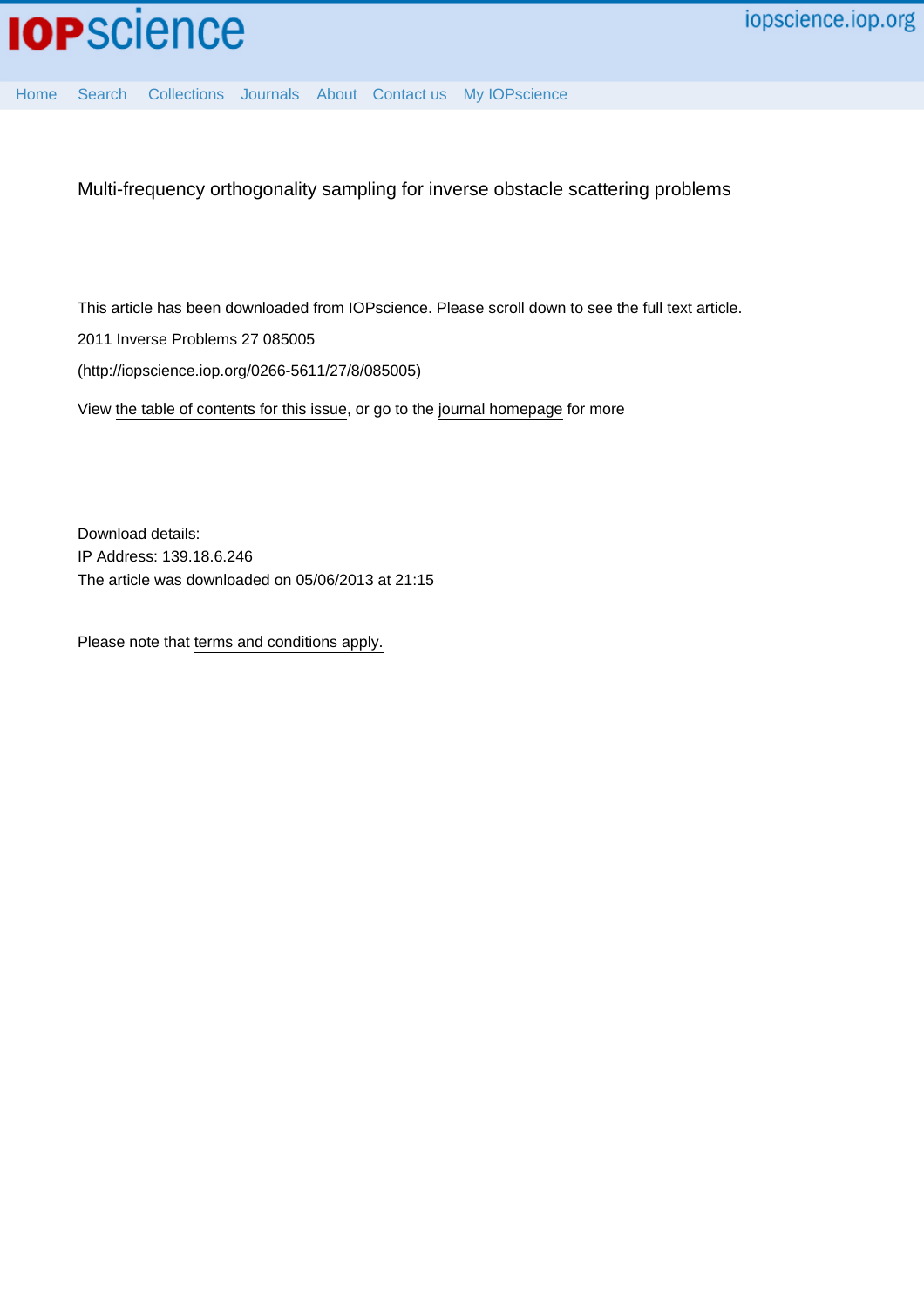# **Multi-frequency orthogonality sampling for inverse obstacle scattering problems**

### **Roland Griesmaier**

Institut für Mathematik, Johannes Gutenberg-Universität Mainz, Germany

E-mail: [griesmai@uni-mainz.de](mailto:griesmai@uni-mainz.de)

Received 18 February 2011, in final form 7 June 2011 Published 13 July 2011 Online at [stacks.iop.org/IP/27/085005](http://stacks.iop.org/IP/27/085005)

#### **Abstract**

We discuss a simple non-iterative method to reconstruct the support of a collection of obstacles from the measurements of far-field patterns of acoustic or electromagnetic waves corresponding to plane-wave incident fields with one or few incident directions at several frequencies. The method is a variant of the orthogonality sampling algorithm recently studied by Potthast (2010 *Inverse Problems* 26 074015). Our theoretical analysis of the algorithm relies on an asymptotic expansion of the far-field pattern of the scattered field as the size of the scatterers tends to zero with respect to the wavelength of the incident field that holds not only at a single frequency, but also across appropriate frequency bands. This expansion suggests some modifications to the original orthogonality sampling algorithm and yields a theoretical motivation for its multi-frequency version. We illustrate the performance of the reconstruction method by numerical examples.

(Some figures in this article are in colour only in the electronic version)

#### **1. Introduction**

Non-iterative reconstruction methods for inverse obstacle scattering problems for time harmonic acoustic or electromagnetic waves attracted a lot of interest in recent years and many innovative algorithms have been developed. Examples include the linear sampling method by Colton and Kirsch [\[11\]](#page-22-0), the factorization method by Kirsch [\[24](#page-23-0)], the MUSICalgorithm (see, e.g., Devaney [\[15\]](#page-22-0), Ammari *et al* [\[4](#page-22-0)], Cheney [\[10\]](#page-22-0), or Kirsch [\[25](#page-23-0)]), the probe method or the method of singular sources by Potthast [\[32\]](#page-23-0), Ikehata's enclosure method [\[20\]](#page-23-0), or the range test by Potthast *et al* [\[34\]](#page-23-0), to name just a few. So far most of these methods use measurements of scattered fields at a single frequency as input data to recover information on the unknown scatterers. Few extensions exist to multi-frequency data (see, e.g., Guzina *et al* [\[17](#page-22-0)] for a linear sampling method or Luke [\[31](#page-23-0)] for a point-source method) or time-dependent measurements (see, e.g., Burkhard and Potthast [\[8\]](#page-22-0) and Daido *et al* [\[14\]](#page-22-0) for probe methods, Chen *et al* [\[9\]](#page-22-0) for a linear sampling method, or Ikehata [\[21](#page-23-0)] for an enclosure method). In this

0266-5611/11/085005+23\$33.00 © 2011 IOP Publishing Ltd Printed in the UK & the USA 1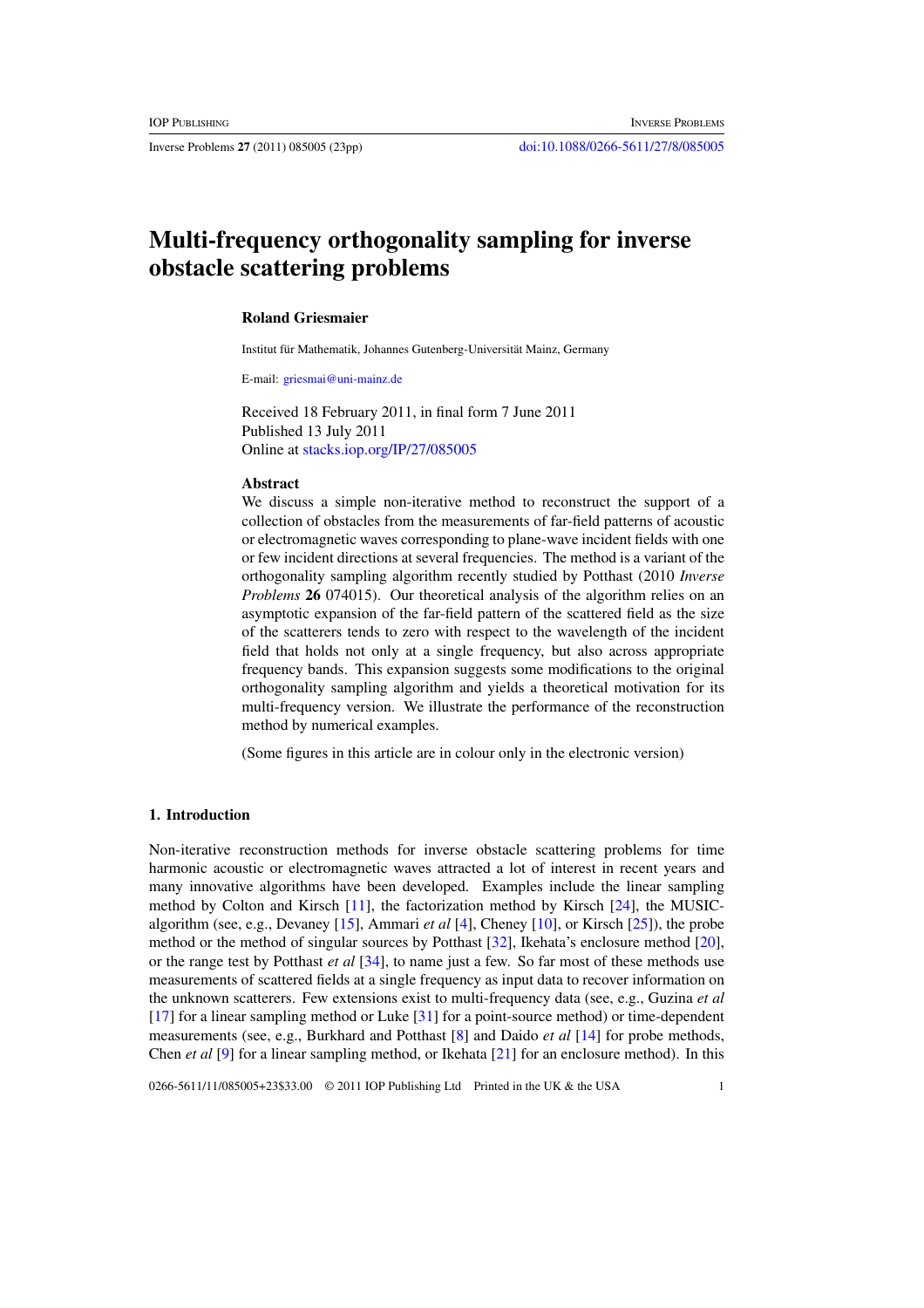paper we study a simple non-iterative reconstruction method for inverse obstacle scattering problems that process multi-frequency information. More precisely, the input data of this method are far-field patterns of scattered fields corresponding to plane-wave incident fields with one or few incident directions and several wave numbers. This algorithm is a variant of the orthogonality sampling method discussed by Potthast in [\[33\]](#page-23-0). The idea of orthogonality sampling is to evaluate a certain functional on a search domain that is to be scanned for scatterers. This functional is defined as a superposition of scalar products of far-field patterns of scattered waves with suitably chosen plane waves, such that it has large values close to scatterers and relatively small values otherwise. Its single frequency version is closely related to the back propagation algorithm for inverse scattering problems in bounded domains studied by Ammari  $[2, p \ 162]$  $[2, p \ 162]$ , the stationary waves method by Vänskä  $[37]$  $[37]$  $[37]$ , and the beam forming algorithm considered by Simonetti and Huang [\[35](#page-23-0)]. In contrast to the stationary waves method and beam forming, orthogonality sampling only requires the knowledge of far-field patterns corresponding to one or few incident directions of the incident field.

The theoretical foundation of the orthogonality sampling method is far less well developed than for the other qualitative reconstruction methods mentioned before. Our discussion of the method in this paper is based on an asymptotic analysis of the far-field pattern of the scattered field as the size of the scatterers becomes small with respect to the wavelength. Such expansions have been widely studied for penetrable obstacles and at fixed frequency of the incident field (see, e.g., Ammari *et al* [\[5\]](#page-22-0), Ammari and Kang [\[7\]](#page-22-0), Il'in [\[22](#page-23-0)], Jones [\[23\]](#page-23-0), or Vogelius and Volkov  $[38]$  $[38]$ ). Since we apply these formulas to justify a multi-frequency reconstruction method, we first have to show that the asymptotic expansions are valid not only for fixed frequencies, but also across a whole frequency band, as long as the scatterers are small with respect to the corresponding wavelengths. In doing so, we give a new short and concise proof of the expansions for sound soft scatterers, sound hard scatterers, and scatterers carrying an impedance boundary condition—three cases that have not been considered in detail so far—tracking explicitly their dependence on the wave number of the incident field. For a related discussion of uniform asymptotic expansions of the scattered field due to penetrable obstacles, we refer to Hansen and Vogelius [\[19\]](#page-23-0).

The asymptotic analysis of the far-field patterns suggests some modifications to the original orthogonality sampling method, as studied in [\[33\]](#page-23-0). To compensate for the change in magnitude of the far-field pattern with increasing frequency we suggest to renormalize the input data depending on the material properties of the scatterers that we assume to be known. Furthermore, we incorporate an additional frequency-dependent phase shift in our reconstruction scheme. Therewith, the indicator function of the reconstruction method at a fixed frequency can be interpreted as the zeroth order Fourier coefficient of the far-field pattern of the scattered field in a suitably translated coordinate system. Applying classical results on integrals of Bessel functions this is used to establish a theoretical foundation of the multi-frequency version of the orthogonality sampling algorithm for small scatterers.

The paper is organized as follows. After introducing our notation as well as the direct and inverse scattering problem in the next section, we establish the uniform asymptotic expansions of the far-field pattern in section [3.](#page-4-0) Then, in section [4](#page-11-0) we discuss the reconstruction algorithm. We comment on its numerical implementation and present numerical results in section [5.](#page-15-0) Finally, we draw some conclusions.

## **2. The mathematical setting**

The following discussion is limited to scattering of time-harmonic waves due to impenetrable objects embedded in an unbounded two-dimensional homogeneous medium. Suppose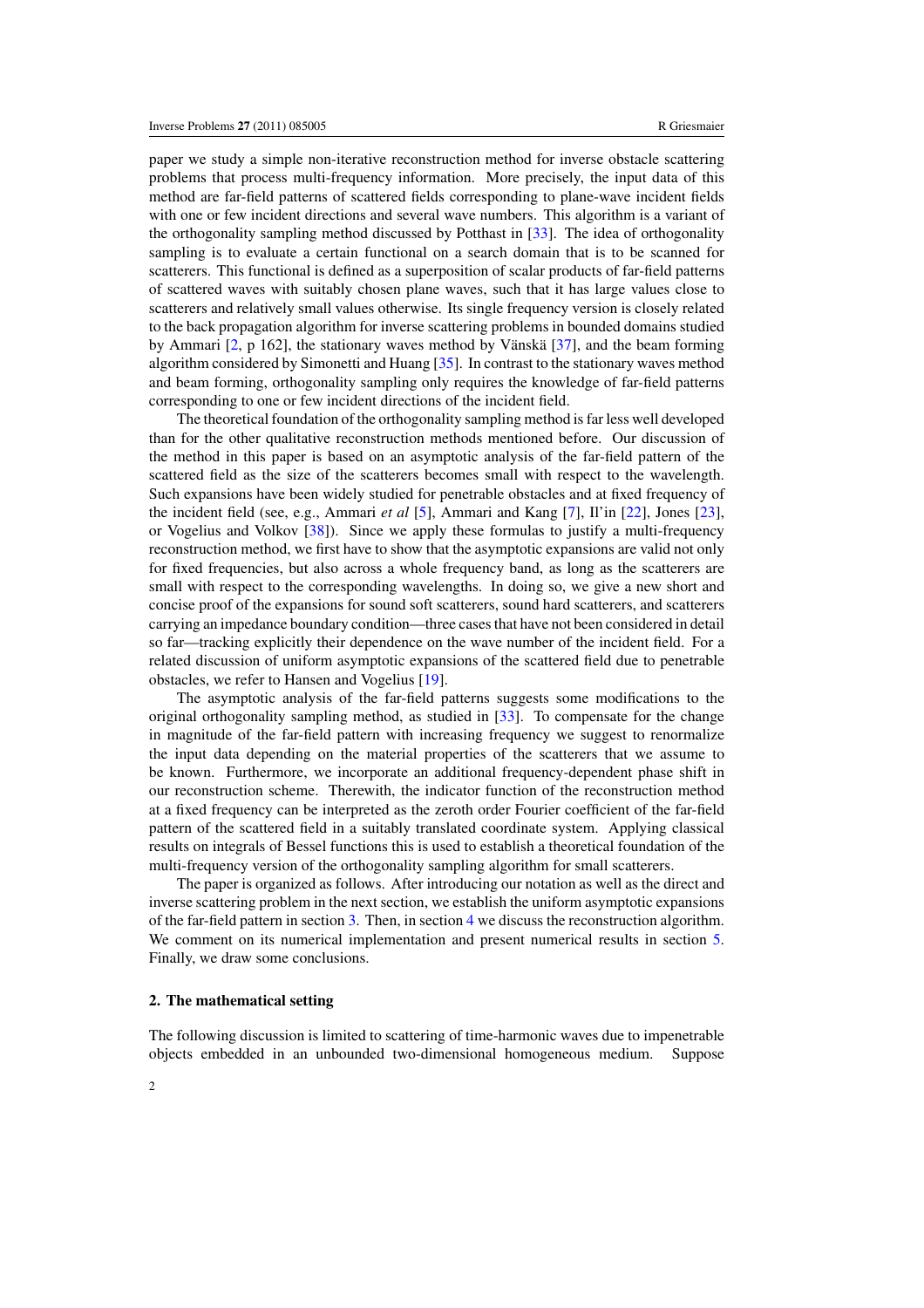<span id="page-3-0"></span> $D_1, \ldots, D_L \subset \mathbb{R}^2$  is a family of well-separated bounded domains with connected complement such that  $\partial D_l$ ,  $1 \leq l \leq L$ , is of class  $C^2$ . Henceforth, we call  $D_1, \ldots, D_L$  the scatterers and write  $D := \bigcup_{l=1}^{L} D_l$  for the collection of all scatterers. We denote by

$$
u^i(x; d, k) := e^{ikx \cdot d}, \qquad x \in \mathbb{R}^2,
$$
 (1)

a plane-wave incident field with the incident direction  $d \in S<sup>1</sup>$  and (real-valued) wave number  $k > 0$ , and consider the direct obstacle scattering problem to find the total field  $u = u^{i} + u^{s}$ satisfying the Helmholtz equation

$$
\Delta u + k^2 u = 0 \qquad \text{in } \mathbb{R}^2 \setminus \overline{D}, \tag{2}
$$

the Sommerfeld radiation condition

$$
\lim_{r \to \infty} \sqrt{r} \left( \frac{\partial u^s}{\partial r} - i \, k u^s \right) = 0 \qquad \text{for} \quad r = |x|,\tag{3}
$$

uniformly with respect to  $\hat{x} = x/|x| \in S^1$  for the scattered field  $u^s$ , and one of the following three boundary conditions (the same for all scatterers):

Dirichlet boundary condition *(DBC)*  $u = 0$  on  $\partial D_l$ , (4*a*)

Impedance boundary condition (IBC) 
$$
\frac{\partial u}{\partial v} + i\lambda_l ku = 0
$$
 on  $\partial D_l$ , (4b)

Neumann boundary condition (NBC) 
$$
\frac{\partial u}{\partial v} = 0
$$
 on  $\partial D_l$ , (4*c*)

 $1 \leq l \leq L$ . In acoustic scattering the pressure of the total wave vanishes on the boundary of an obstacle carrying a Dirichlet boundary condition and accordingly these are called sound soft. Scatterers with a Neumann boundary condition are called sound hard because the normal velocity of the total wave vanishes on the boundary of the object, and in the case of the impedance boundary condition, where the normal velocity on the boundary is proportional to the excess pressure on the boundary,  $\lambda_l \in C(\partial D_l)$ ,  $\lambda_l > 0$ , denotes the so-called surface impedance (see Colton and Kress  $[13, p 13-5]$  $[13, p 13-5]$ ). In the following we will use this terminology and note the results that apply to two-dimensional electromagnetic scattering accordingly.

It is well known that the system  $(2)$ – $(3)$ , together with any of the boundary conditions in (4), has a unique solution (see, e.g., Colton and Kress [\[12,](#page-22-0) theorems 3.21, 3.25, and 3.38]). Furthermore, the radiation condition (3) implies the asymptotic behavior

$$
u^{s}(x; d, k) = \frac{e^{ik|x|}}{\sqrt{|x|}} u^{\infty}(\hat{x}; d, k) + O(|x|^{-3/2})
$$
\n(5)

for  $|x| \to \infty$ , where  $\hat{x} := x/|x|$  and the so-called far-field pattern is given by

$$
u^{\infty}(\hat{x}; d, k) = \frac{e^{i\pi/4}}{\sqrt{8\pi k}} \int_{\partial D} \left( u^{s}(y; d, k) \frac{\partial e^{-ik\hat{x} \cdot y}}{\partial v(y)} - \frac{\partial u^{s}(y; d, k)}{\partial v(y)} e^{-ik\hat{x} \cdot y} \right) ds(y).
$$

(cf  $[13, p 66-7]$  $[13, p 66-7]$ ).

We are interested in the inverse scattering problem $<sup>1</sup>$  to recover the support of the scatterers</sup>  $D_1, \ldots, D_l$  given far-field patterns  $u^\infty(\cdot; d_m, k_n)$  corresponding to incident fields with one or a few different incident directions  $d_1, \ldots, d_M \in S^1$  and several wave numbers  $k_1, \ldots, k_N > 0$ . These far fields are assumed to be known on the whole unit circle, i.e. we are concerned with full aperture scattering data. Throughout, unless otherwise stated, we assume that the diameter of the scatterers is small compared to the wavelengths of the incident fields and that

<sup>&</sup>lt;sup>1</sup> For a detailed introduction to inverse scattering problems we refer to [\[13](#page-22-0)].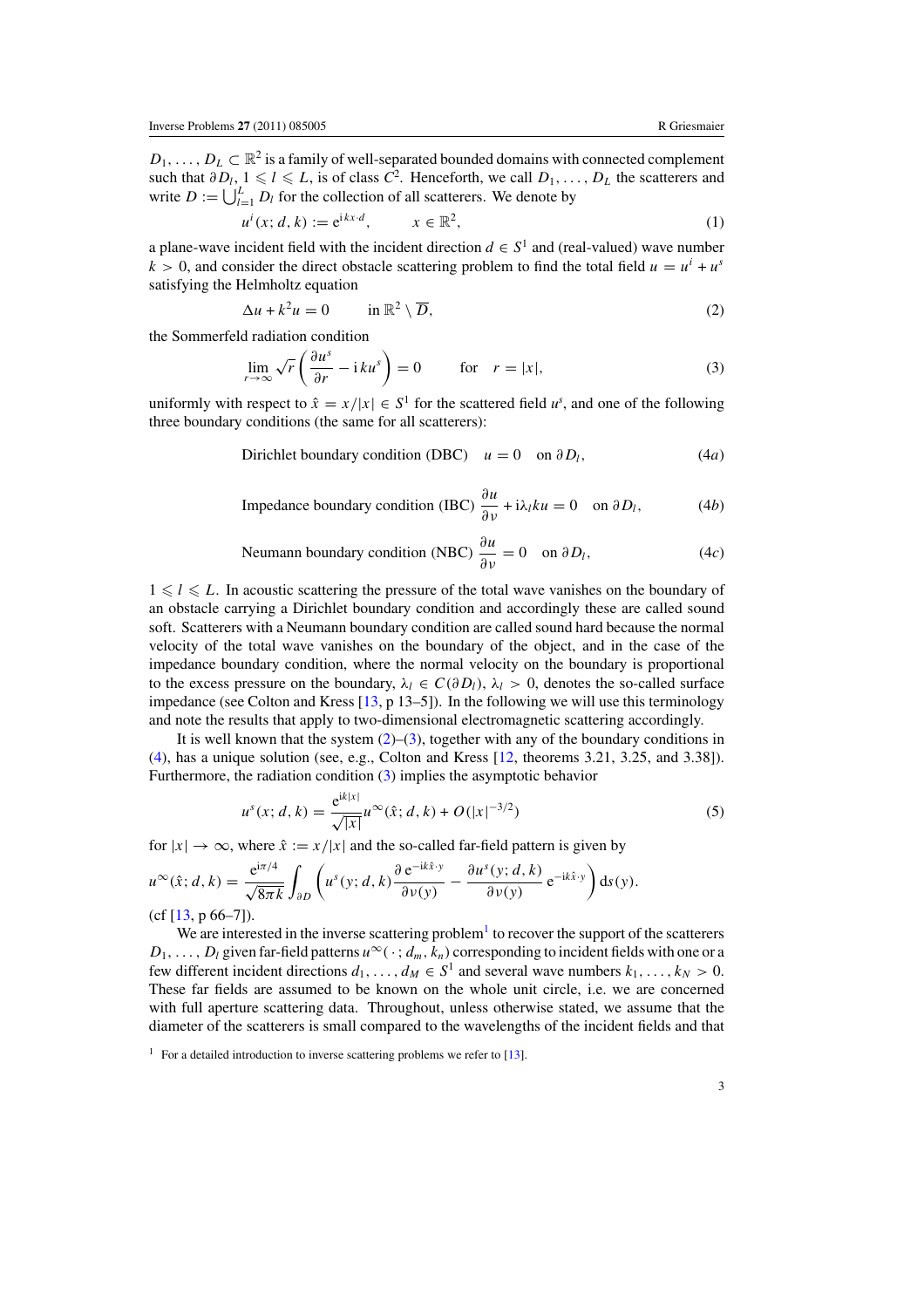<span id="page-4-0"></span>the scatterers are well-separated, i.e. they do not intersect and are a fixed distance away from each other. To exploit this assumption we consider in the next section the asymptotic behavior of the far-field pattern as the diameter of the scatterers tends to zero relative to the wavelength. In contrast to fixed frequency expansions as, e.g., considered in [\[5](#page-22-0), [38\]](#page-23-0), we explicitly track down the dependence of these formulas on the wave number *k*. This is important when the expansions are applied to study the multi-frequency reconstruction method in section [4.](#page-11-0)

#### **3. Small volume expansions**

To study the asymptotic behavior of the far-field pattern  $u^{\infty}(\cdot; d, k)$  as the scatterers  $D_1, \ldots, D_L$  become small with respect to the wavelength, we introduce a scalable version of these scatterers,  $D_{\rho,l} := z_l + \rho B_l$ ,  $1 \le l \le L$ , where  $z_l \in \mathbb{R}^2$  describes the position of the scatterers,  $0 < \rho < \rho_0$  their size, and  $B_l \subset \mathbb{R}^2$  with  $0 \in B_l$  their relative shape. Here  $\rho_0$  is such that the scatterers  $D_{\rho,1}, \ldots, D_{\rho,L}$  are well-separated for  $0 < \rho < \rho_0$ . If there is only a single scatterer, then  $\rho_0 = \infty$ . Accordingly, we write in the following  $u^s_\rho(\cdot; d, k)$  and  $u_{\rho}^{\infty}(\cdot; d, k)$  for the scattered field and the far-field pattern corresponding to  $D_{\rho} := \bigcup_{l=1}^{L} D_{\rho,l}$ , respectively. Using ideas from [\[3,](#page-22-0) [16\]](#page-22-0), we derive the leading-order term in the asymptotic expansion of  $u_p^{\infty}(\cdot; d, k)$  with respect to  $k\rho$  as  $k\rho \to 0$  with  $k > k_0$ , where  $k_0$  is a lower bound for the wave number satisfying  $k_0 > 0$  if there are multiple scatterers and  $k_0 = 0$  if there is only a single scatterer.

The main results of this section are summarized in the following theorem.

**Theorem 3.1.** *Let*  $u_{\rho}^{\infty}(\cdot; d, k) \in L^{2}(S^{1})$  *denote the far-field pattern of the scattered field*  $u_{\rho}^{s}(\cdot; d, k)$  *corresponding to the solution*  $u_{\rho}(\cdot; d, k) = u^{i}(\cdot; d, k) + u_{\rho}^{s}(\cdot; d, k)$  *of [\(2\)](#page-3-0) and [\(3\)](#page-3-0)* with the incident field  $u^i(\cdot; d, k)$  from *[\(1\)](#page-3-0)*, the scatterers  $D_{\rho,l} = z_l + \rho B_l$ ,  $1 \leq l \leq L$ , and *one of the boundary conditions described in [\(4\)](#page-3-0). Then, as*  $k\rho \rightarrow 0$  *with*  $k > k_0$  *and*  $\rho < \rho_0$ ; *the far-field pattern corresponding to the Dirichlet boundary condition [\(4](#page-3-0)a) satisfies*

$$
\sqrt{k}u_{\rho}^{\infty}(\hat{x}; d, k) = \frac{1}{\log(k\rho)} 2\pi \frac{e^{i\pi/4}}{\sqrt{8\pi}} \sum_{l=1}^{L} e^{ik(d-\hat{x}) \cdot z_l} + \mathcal{O}\bigg(\frac{1}{(\log(k\rho))^2}\bigg),\qquad(6a)
$$

*the far-field pattern corresponding to the impedance boundary condition [\(4](#page-3-0)b) satisfies*

$$
\sqrt{k}u_{\rho}^{\infty}(\hat{x}; d, k) = ik\rho \frac{e^{i\pi/4}}{\sqrt{8\pi}} \sum_{l=1}^{L} \overline{\lambda}_{l} |\partial B_{l}| e^{ik(d-\hat{x})\cdot z_{l}} + \mathcal{O}(\lambda k^{2} \rho^{2} \log(k\rho)), \quad (6b)
$$

and the far-field pattern corresponding to the Neumann boundary condition [\(4](#page-3-0)*c*) satisfies

$$
\sqrt{k}u_{\rho}^{\infty}(\hat{x}; d, k) = -k^2\rho^2 \frac{e^{i\pi/4}}{\sqrt{8\pi}} \sum_{l=1}^{L} (|B_l| + \hat{x} \cdot M_{B_l}^0 d) e^{ik(d-\hat{x}) \cdot z_l} + \mathcal{O}(k^3\rho^3 \log(k\rho)), \tag{6c}
$$

*uniformly with respect to*  $\hat{x} \in S^1$ *. In (6b) we use the notation*  $\overline{\lambda}_l := \int_{\partial D_{\rho,l}} \lambda_l \, ds / |\partial D_{\rho,l}|$  and in *(6c)*  $\mathbb{M}_{B_l}^0$  *denotes the polarization tensor corresponding to the sound-hard scatterer*  $D_{\rho,l}$  *as introduced in the following [\(20\)](#page-11-0).*

**Remark 3.2** (Penetrable scatterers)**.** Considering electromagnetic scattering and denoting by  $\varepsilon_0$  and  $\mu_0$  the electric permittivity and the magnetic permeability of free space, respectively,  $\omega := k/\sqrt{\varepsilon_0\mu_0}$  is called the angular frequency of the incident field. If the scatterers are not impenetrable as above but filled with a penetrable medium specified by an electric permittivity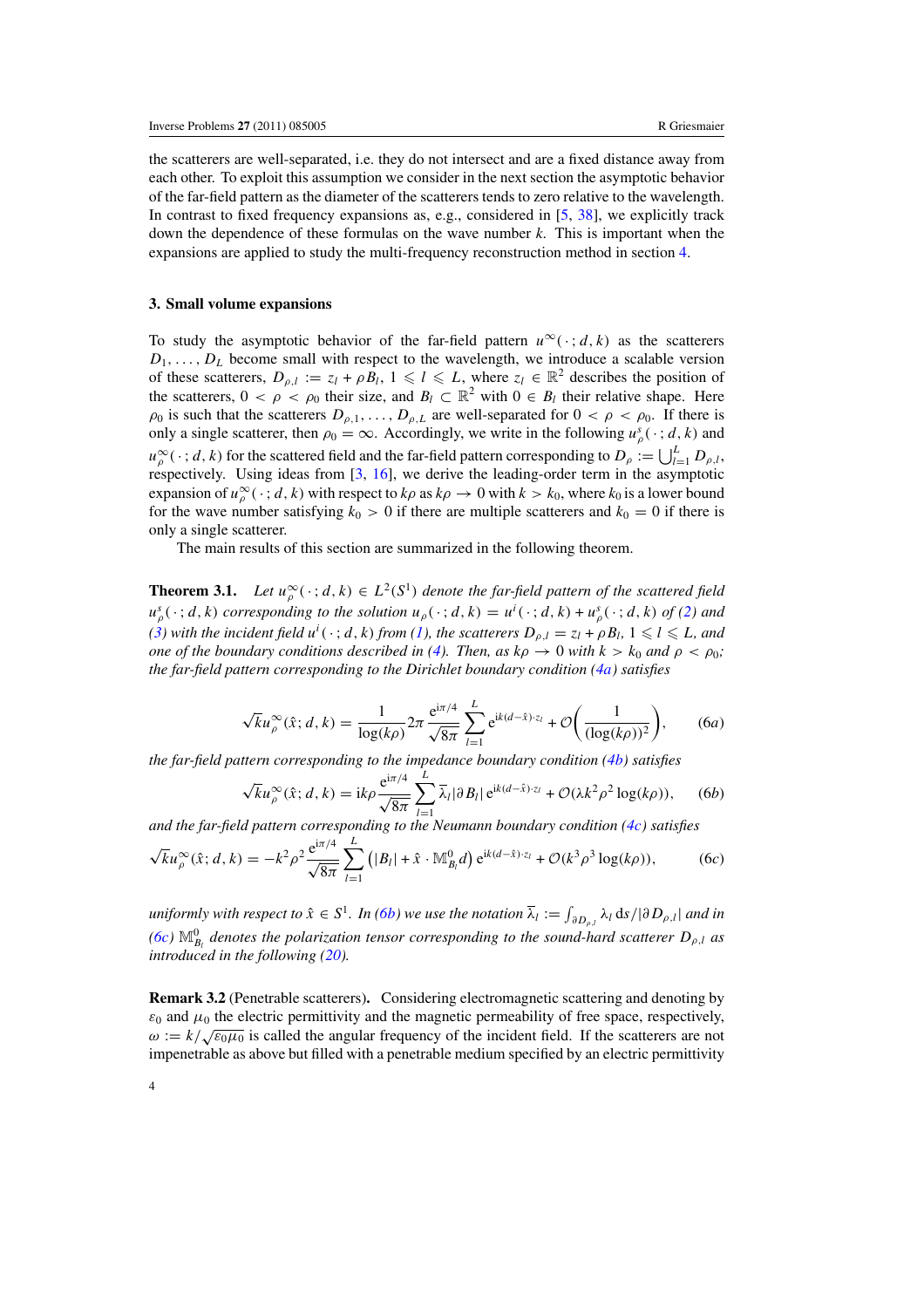<span id="page-5-0"></span>*ε*<sub>1</sub>, an electric conductivity  $\sigma_1$ , and a magnetic permeability  $\mu_1$  (all constant, say), then scattering of the incoming wave  $u^i(\cdot; d, k)$  by this object is described by the equation

$$
\nabla \cdot \left(\frac{1}{\mu_{\rho}} \nabla u_{\rho}\right) + \omega^2 \varepsilon_{\rho} u_{\rho} = 0 \quad \text{in} \quad \mathbb{R}^2
$$

together with the Sommerfeld radiation condition [\(3\)](#page-3-0) for  $u_{\rho}^{s} = u_{\rho} - u^{i}$ . Here,

$$
\mu_{\delta}(x) := \begin{cases} \mu_1, & x \in D_{\delta}, \\ \mu_0, & x \in \Omega \setminus \overline{D_{\delta}}, \end{cases} \qquad \varepsilon_{\delta}(x) := \begin{cases} \tilde{\varepsilon}_1, & x \in D_{\delta}, \\ \varepsilon_0, & x \in \Omega \setminus \overline{D_{\delta}} \end{cases}
$$

denote the piecewise constant material parameters with  $\tilde{\varepsilon}_1 := \varepsilon_1 + i \frac{\sigma_1}{\omega}$ . The asymptotic behavior of the corresponding far-field pattern  $u_{\rho}^{\infty}$  has been studied for different frequency ranges in [\[19\]](#page-23-0). It has been shown that

$$
\sqrt{k}u_{\rho}^{\infty}(\hat{x}; d, k) = -k^2\rho^2 \frac{e^{i\pi/4}}{\sqrt{8\pi}} \sum_{l=1}^{L} \left( \left( 1 - \frac{\tilde{\epsilon}_1}{\epsilon_0} \right) |B_l| + \frac{\mu_1}{\mu_0} \hat{x} \cdot \mathbb{M}_{B_l}^{\mu_0/\mu_1} d \right) e^{ik(d-\hat{x}) \cdot z_l} + o(k^2\rho^2)
$$
\n(7)

as  $k\rho \to 0$ . Here the polarization tensor  $\mathbb{M}_{B_l}^{\mu_0/\mu_1} \in \mathbb{R}^{2 \times 2}$ ,  $1 \leq l \leq L$ , corresponding to  $D_{\rho,l}$ and the permeability contrast  $\mu_0/\mu_1$  is defined by

$$
\mathbb{M}_{B_l}^{\mu_0/\mu_1} := \int_{\partial B_l} \eta \bigg( \bigg( \frac{\mu_1 + \mu_0}{2(\mu_1 - \mu_0)} I + K_{B_l}^{0\; \top} \bigg)^{-1} \nu \bigg)^\top (\eta) \, \mathrm{d} s(\eta),
$$

where  $K_{B_l}^{0}$ <sup>T</sup> is the transpose of the double layer operator introduced in section [3.2](#page-6-0) in the following (see, e.g., [\[6\]](#page-22-0) for further results on this polarization tensor).

Although we consider in the following impenetrable scatterers only, we note that because of the similar structure of the asymptotic expansions (7) and [\(6](#page-4-0)*c*), the results obtained for obstacles carrying a Neumann boundary condition can be applied to penetrable scatterers accordingly.

The next two subsections are devoted to the proof of theorem [3.1.](#page-4-0) To simplify the presentation, we restrict ourselves to the case of a single scatterer  $D_\rho = z + \rho B$ , i.e.  $L = 1$ . However, the proofs can be generalized to multiple scatterers straightforwardly as, e.g., outlined for an electrostatic problem in section 6 of [\[3\]](#page-22-0). Here the assumptions  $\rho < \rho_0 < \infty$  such that the scatterers stay well-separated and  $k > k_0 > 0$  ensure that multiple scattering effects can be estimated by the  $\mathcal{O}$ -terms in [\(6\)](#page-4-0) as  $k\rho \to 0$ .

## *3.1. Asymptotic behavior of the fundamental solution*

Before we consider the scattered field, we study the asymptotic behavior of the fundamental solution to the Helmholtz equation

$$
\Phi_k(x, y) := \frac{1}{4} H_0^{(1)}(k|x - y|), \qquad x \neq y,
$$

where  $H_0^{(1)}$  denotes the Hankel function of the first kind of order 0, for small values of  $k|x-y|$ as well as for large values of  $|x|$ .

Recalling that  $H_n^{(1)} = J_n + i Y_n$ , where  $J_n$  and  $Y_n$  are the Bessel function and Neumann function of order *n*, respectively, we find from the series expansions of these functions (see  $[13, (3.51)$  $[13, (3.51)$  and  $(3.52)]$ ) that for  $k|x - y| \to 0$ ,

$$
\Phi_k(x, y) = \Phi_0(x, y) + \left(\frac{i}{4} - \frac{1}{2\pi} \log \frac{k}{2} - \frac{C_E}{2\pi}\right) + \mathcal{O}(k^2 |x - y|^2 \log(k |x - y|)), \qquad x \neq y,
$$
\n(8)

$$
\overline{\mathbf{5}}
$$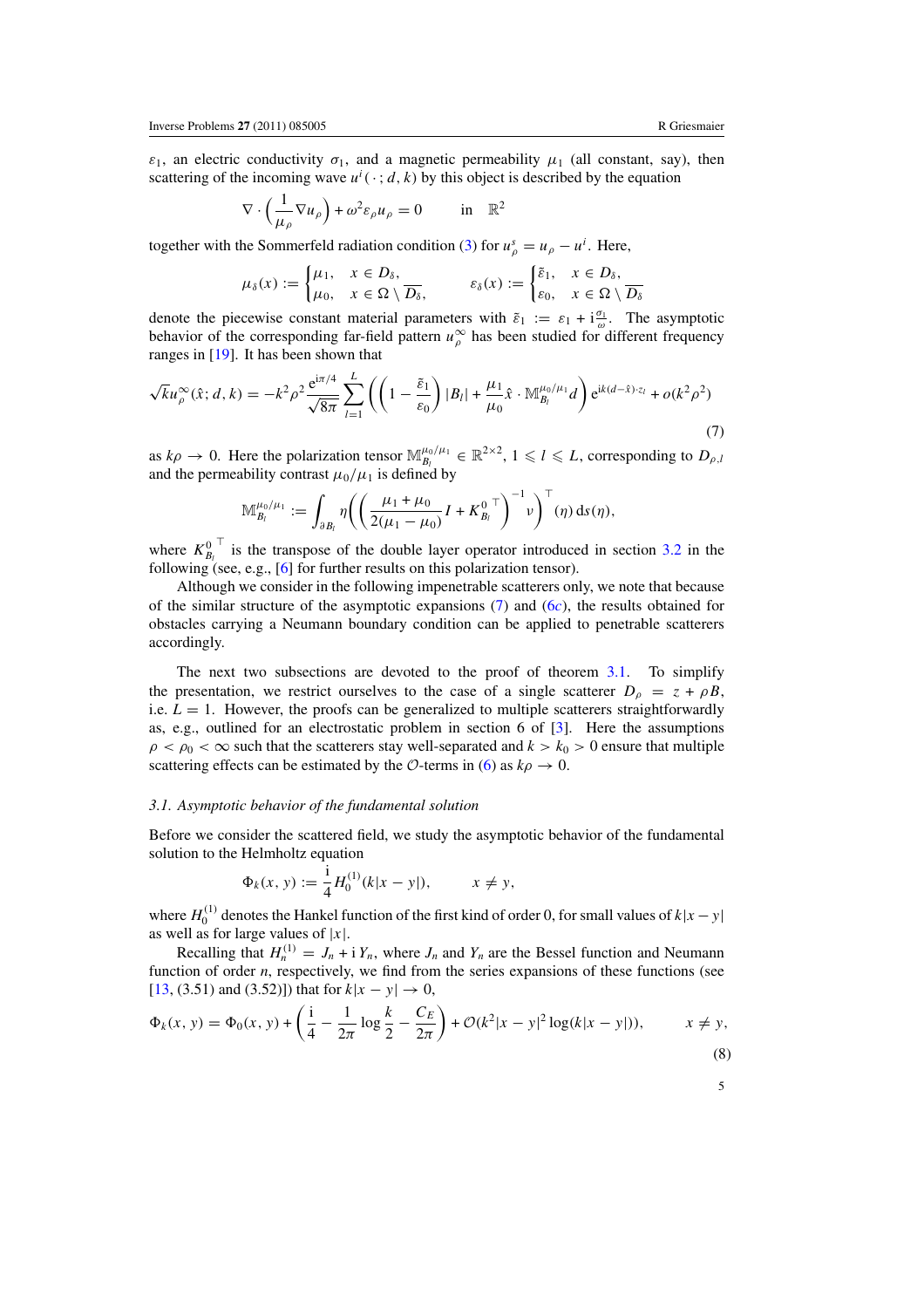<span id="page-6-0"></span>and

$$
\frac{1}{k}\nabla_y \Phi_k(x, y) = \frac{1}{k}\nabla_y \Phi_0(x, y) - \frac{1}{4\pi}k(x - y)\log(k|x - y|) + \left(\frac{i}{8} + \frac{\log 2}{4\pi}\right)
$$

$$
-\frac{C_E}{4\pi} + \frac{1}{8\pi}\right)k(x - y) + \mathcal{O}(k^3|x - y|^3\log(k|x - y|)), \qquad x \neq y,
$$
(9)

where  $\Phi_0(x, y) := -(1/2\pi) \log |x - y|$  denotes the fundamental solution for the Laplace equation and  $C_E = 0.57721566 \cdots$  is Euler's constant.

On the other hand, it follows from the asymptotic behavior of the Hankel functions

$$
H_n^{(1)}(t) = \sqrt{\frac{2}{\pi t}} e^{i(t - \frac{n\pi}{2} - \frac{\pi}{4})} + O(t^{-3/2}), \qquad t \to \infty,
$$
 (10)

(cf  $[13, (3.59)]$  $[13, (3.59)]$ ) that the far-field pattern of the fundamental solution is given by

$$
\Phi_k^{\infty}(\hat{x}, y) = \frac{e^{i\pi/4}}{\sqrt{8\pi k}} e^{-i k \hat{x} \cdot y}.
$$
\n(11)

To obtain a similar result for its gradient we observe that

$$
\nabla_{y} \Phi_{k}(x, y) = \frac{i}{4} H_{1}^{(1)}(k|x - y|)k \frac{x - y}{|x - y|}, \qquad x \neq y,
$$

and expand near infinity to see that for any  $p \in \mathbb{R}^2$ ,

$$
\frac{(x-y)\cdot p}{|x-y|} = (|x|\hat{x}\cdot p - y\cdot p)\frac{1}{|x|}(1+\mathcal{O}(|x|^{-1})) = \hat{x}\cdot p + \mathcal{O}(|x|^{-1})
$$

as  $|x| \to \infty$ . Therefore, using (10) once more,

$$
(\nabla_y \Phi_k \cdot p)^\infty(\hat{x}, y) = k\hat{x} \cdot p \frac{e^{-i\pi/4}}{\sqrt{8\pi k}} e^{-ik\hat{x}\cdot y}.
$$
 (12)

## *3.2. Asymptotic expansion of the scattered field*

We start by introducing some convenient notation to deal with changes of coordinates. For *x*, *y* ∈  $\partial D_{\rho}$  we define  $\xi := (x - z)/\rho$  and  $\eta := (y - z)/\rho$ , which are both in  $\partial B$ . Accordingly, we may rescale any  $\phi \in C(\partial D_{\rho})$  and any  $\psi \in C(\partial B)$  by means of

$$
(\phi)^{\wedge}(\xi) := \hat{\phi}(\xi) := \phi(z + \rho\xi) \quad \text{and} \quad (\psi)^{\vee}(x) := \check{\psi}(x) := \psi\left(\frac{x - z}{\rho}\right)
$$

to obtain  $(\phi)^\wedge$ ,  $\hat{\phi} \in C(\partial B)$  and  $(\psi)^\vee$ ,  $\check{\psi} \in C(\partial D_\rho)$ , respectively.

Recalling the definition the single- and double-layer operator  $S_{D_0}$  :  $C(\partial D_0) \to C(\partial D_0)$ and  $K_{D_\rho}: C(\partial D_\rho) \to C(\partial D_\rho)$  given by

$$
(S_{D_{\rho}}\phi)(x) := \int_{\partial D_{\rho}} \phi(y)\Phi_k(x, y) \, ds(y), \qquad x \in \partial D_{\rho},
$$
  

$$
(K_{D_{\rho}}\phi)(x) := \int_{\partial D_{\rho}} \phi(y)\frac{\partial \Phi_k(x, y)}{\partial v(y)} \, ds(y), \qquad x \in \partial D_{\rho},
$$

respectively, we denote by  $K_{D_{\rho}}^{\top}$  the dual of  $K_{D_{\rho}}$  with respect to the dual system  $\langle C(\partial D_{\rho}), C(\partial D_{\rho}) \rangle$  (see [\[12](#page-22-0), theorem 1.23]). Similarly, let  $S_{D_{\rho}}^{0}$ ,  $K_{D_{\rho}}^{0}$  and  $K_{D_{\rho}}^{0}$ <sup>T</sup> be the corresponding operators with  $\Phi_k$  replaced by  $\Phi_0$ , and define  $M_{D_\rho}^0$  :  $C(\partial D_\rho) \to C(\partial D_\rho)$ ,

$$
\left(M_{D_{\rho}}^0 \phi\right)(x) := \frac{1}{2\pi} \int_{\partial D_{\rho}} \psi(y) \, \mathrm{d} s(y).
$$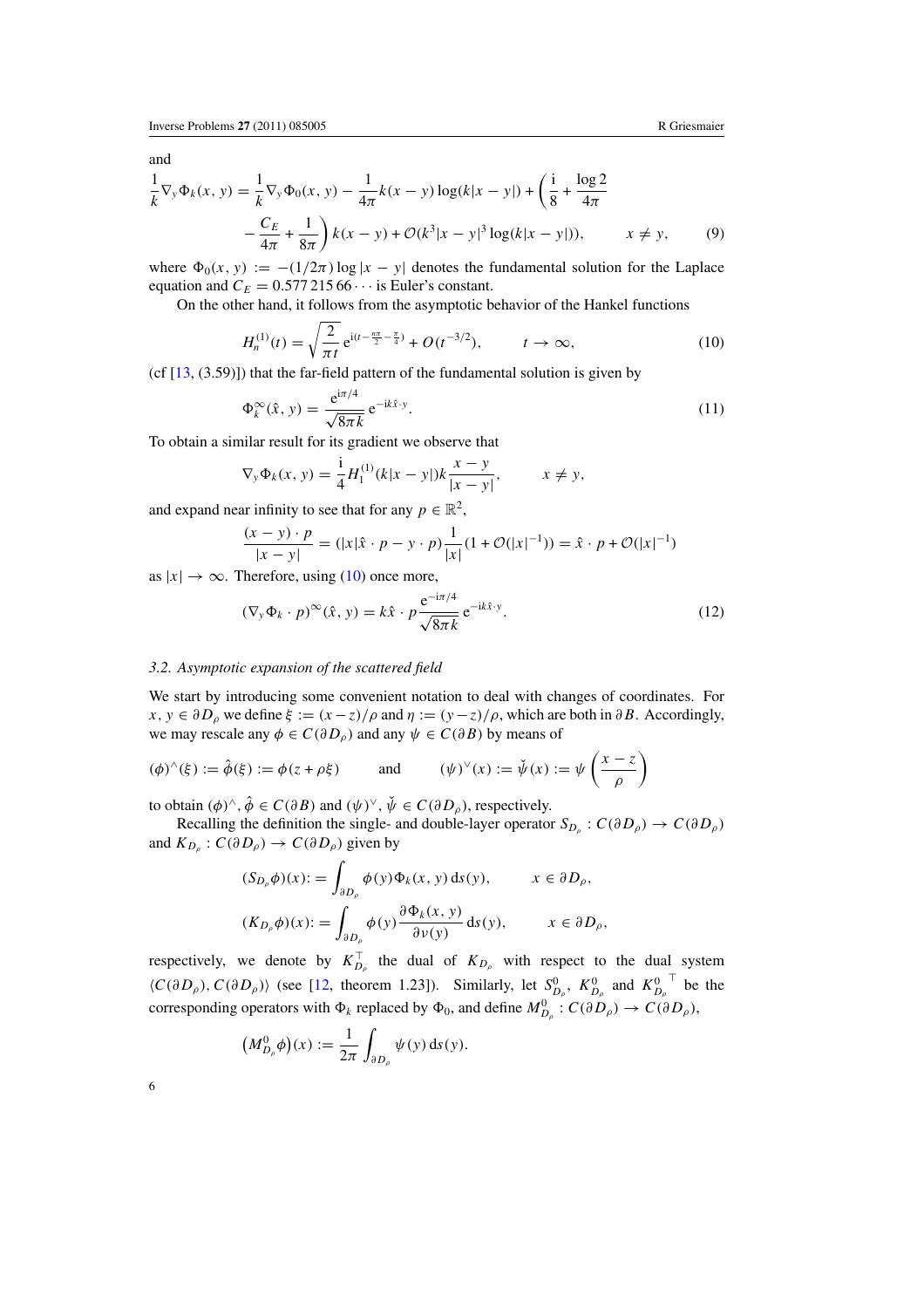<span id="page-7-0"></span>In the following we first show  $(6a)$  $(6a)$  corresponding to the Dirichlet boundary condition and then continue with the proof of  $(6b)$  $(6b)$  and  $(6c)$ .

It is well known that the scattered field  $u^s_\rho$  corresponding to the Dirichlet boundary condition [\(4](#page-3-0)*a*) can be written as a combined double- and single-layer potential

$$
u_{\rho}^{s}(x; d, k) = \int_{\partial D_{\rho}} \left( \frac{\partial \Phi_{k}(x, y)}{\partial \nu(y)} - i\gamma \Phi_{k}(x, y) \right) \phi(y) \, ds(y), \qquad x \in \mathbb{R}^{2} \setminus \overline{D_{\rho}},\tag{13}
$$

with a real coupling parameter  $\gamma \neq 0$ , provided the density  $\phi \in C(\partial D_\rho)$  satisfies the integral equation

$$
\frac{1}{2}\phi + K_{D_\rho}\phi - i\gamma S_{D_\rho}\phi = -u^i(\cdot; d, k)
$$

on *∂Dρ*. From [\[13,](#page-22-0) p 48] we find that the integral operator

$$
\frac{1}{2}I + K_{D_{\rho}} - i\gamma S_{D_{\rho}} : C(\partial D_{\rho}) \to C(\partial D_{\rho}),
$$

where *I* denotes the identity operator, is bijective and its inverse is bounded. The following lemma describes the scaling properties of this operator under changes of variables as introduced above.

**Lemma 3.3.** *Let*  $\phi \in C(\partial D_{\rho})$  *and choose*  $\gamma = \frac{1}{\rho \log(k\rho)}$ *. Then,* 

$$
\left(\frac{1}{2}I + K_{D_{\rho}} - i\gamma S_{D_{\rho}}\right)\phi = \left(\left(\frac{1}{2}I + K_B^0 + iM_B^0\right)\hat{\phi}\right)^{\vee} + \mathcal{O}\left(\frac{1}{\log(k\rho)}\right),\tag{14}
$$

*uniformly on compact subsets of*  $C(\partial D_{\rho})$  *as*  $k\rho \to 0$ *.* 

**Proof.** For  $\phi \in C(\partial D_{\rho})$  we find by change of variables that

$$
\begin{split} \left(K_{D_{\rho}}^{0}\phi\right)(x) &= \frac{1}{2\pi} \int_{\partial D_{\rho}} \frac{(x-y)\cdot v(y)}{|x-y|^{2}} \phi(y) \, \mathrm{d}s(y) \\ &= \frac{1}{2\pi} \int_{\partial B} \frac{1}{\rho} \frac{(\xi-\eta)\cdot v(\eta)}{|\xi-\eta|^{2}} \hat{\phi}(\eta)\rho \, \mathrm{d}s(\eta) = \left(K_{B}^{0}\hat{\phi}\right)(\xi). \end{split} \tag{15}
$$

Since by  $(9)$ 

$$
\frac{1}{k}\nabla_y(\Phi_k - \Phi_0)(x, y) = -\frac{1}{4\pi}k(x - y)\log(k|x - y|) + \mathcal{O}(k|x - y|)
$$

$$
= -\frac{1}{4\pi}k\rho(\xi - \eta)(\log(k\rho) + \log|\xi - \eta|) + \mathcal{O}(k\rho)
$$

as  $k\rho \to 0$ , we obtain for any  $x \in \partial D_\rho$  that

$$
((K_{D_{\rho}} - K_{D_{\rho}}^{0})\phi)(x) = \int_{\partial D_{\rho}} \phi(y)\nu(y) \cdot \nabla_{y}(\Phi_{k} - \Phi_{0})(x, y) ds(y)
$$
  

$$
= \int_{\partial B} \hat{\phi}(\eta)\nu(\eta) \cdot \left(-\frac{k^{2}}{4\pi}\rho(\xi - \eta)(\log(k\rho))\right)
$$
  

$$
+ \log|\xi - \eta|) + \mathcal{O}(k^{2}\rho)\rho ds(\eta)
$$
  

$$
= \mathcal{O}(k^{2}\rho^{2}\log(k\rho))
$$
 (16)

uniformly with respect to  $x \in \partial D_{\rho}$  and uniformly on compact subsets of  $C(\partial D_{\rho})$ .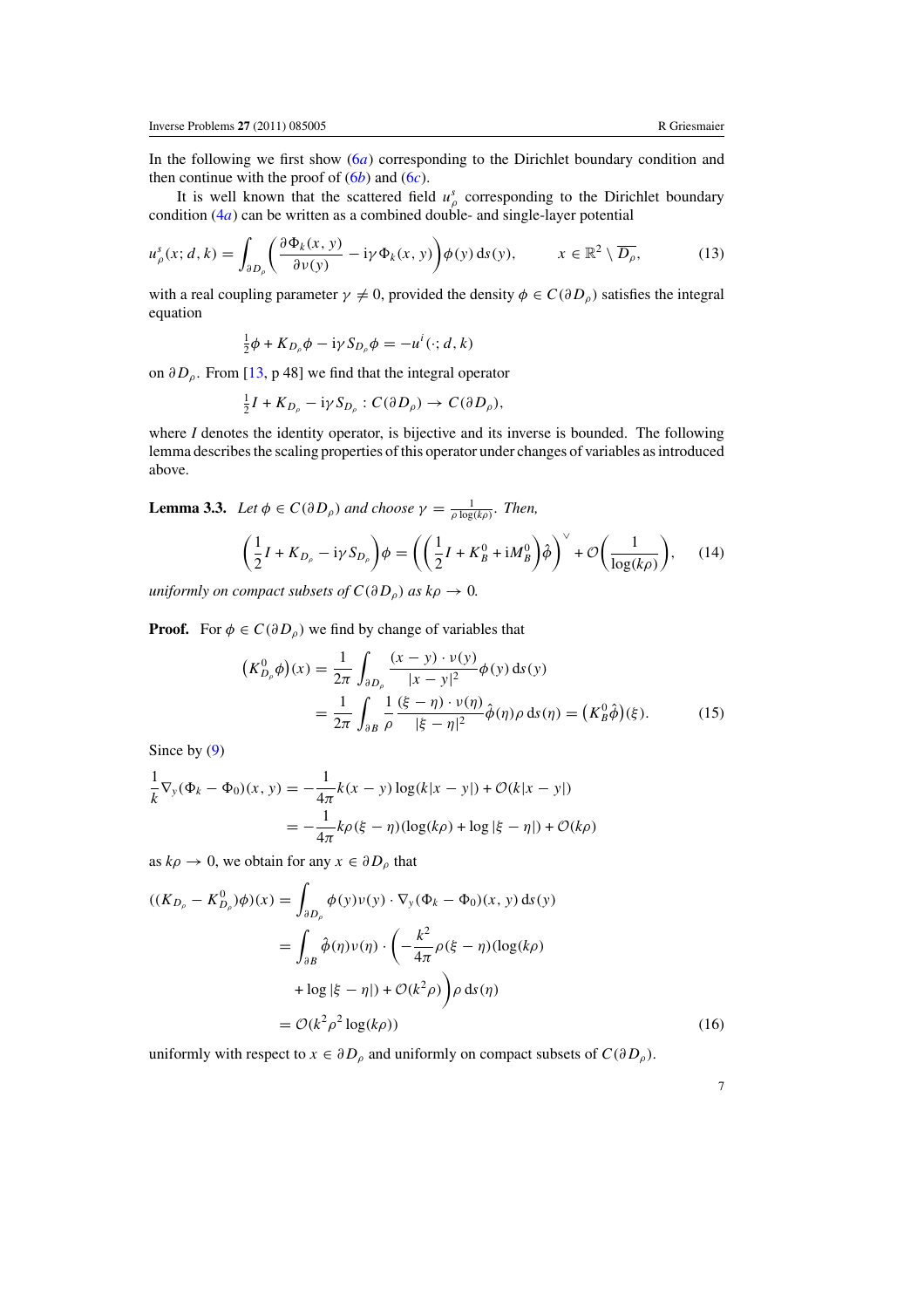<span id="page-8-0"></span>Similarly,

$$
(S_{D_{\rho}}^{0}\phi)(x) = -\int_{\partial D_{\rho}} \frac{1}{2\pi} \log|x - y|\phi(y) \, ds(y)
$$
  
= 
$$
-\int_{\partial B} \frac{1}{2\pi} (\log \rho + \log|\xi - \eta|) \hat{\phi}(\eta) \rho \, ds(\eta)
$$
  
= 
$$
-\rho \log \rho (M_{B}^{0}\hat{\phi})(\xi) + \rho (S_{B}^{0}\hat{\phi})(\xi).
$$

From [\(8\)](#page-5-0) we find that

$$
(\Phi_k - \Phi_0)(x, y) = \frac{1}{4} - \frac{1}{2\pi} \log \frac{k}{2} - \frac{C_E}{2\pi} + \mathcal{O}(k^2 \rho^2 \log(k\rho))
$$

as  $k\rho \rightarrow 0$ , and thus

$$
\begin{aligned} \left( \left( S_{D_{\rho}} - S_{D_{\rho}}^{0} \right) \phi \right) (x) &= \int_{B} \left( \frac{\mathrm{i}}{4} - \frac{1}{2\pi} \log \frac{k}{2} - \frac{C_{E}}{2\pi} + \mathcal{O}(k^{2} \rho^{2} \log(k\rho)) \right) \hat{\phi}(\eta) \rho \, \mathrm{d}s(\eta) \\ &= \rho \left( \frac{\mathrm{i}\pi}{2} - \log k + \log 2 - C_{E} \right) \left( M_{B}^{0} \hat{\phi} \right) (\xi) + \mathcal{O}(k^{2} \rho^{3} \log(k\rho)). \end{aligned}
$$

Therefore,

$$
\frac{1}{\rho \log(k\rho)} (S_{D_{\rho}} \phi)(x) = -(M_B^0 \hat{\phi})(\xi) + \frac{1}{\log(k\rho)} (S_B^0 \hat{\phi})(\xi) \n+ \frac{1}{\log(k\rho)} \left(\frac{i\pi}{2} + \log 2 - C_E\right) (M_B^0 \hat{\phi})(\xi) + \mathcal{O}(k^2 \rho^2).
$$
\n(17)

Combining [\(15\)](#page-7-0), [\(16\)](#page-7-0), and (17) yields [\(14\)](#page-7-0).  $\Box$ 

It can be seen as in [\[26](#page-23-0), theorem 6.24] that the operator

$$
\frac{1}{2}I + K_B^0 + iM_B^0 : C(\partial B) \to C(\partial B)
$$

is bijective and its inverse is bounded. Furthermore, recalling that  $K_B^0$ 1 =  $-1/2$  (cf [\[26,](#page-23-0) p 79]) a short computation shows that its transpose

$$
\frac{1}{2}I + K_B^{0\top} + \mathrm{i}M_B^0 : C(\partial B) \to C(\partial B)
$$

maps

$$
C_{\diamond}(\partial B) := \left\{ \psi \in C(\partial B) \middle| \int_{\partial B} \psi \, \mathrm{d}s = 0 \right\}
$$

onto itself. Lemma [3.3](#page-7-0) yields that for  $\gamma = 1/(\rho \log(k\rho))$  and for any  $\psi \in C(\partial D_\rho)$ ,

$$
\left(\frac{1}{2}I + K_{D_{\rho}} - i\gamma S_{D_{\rho}}\right)^{-1} \psi = \left(\left(\frac{1}{2}I + K_B^0 + i M_B^0\right)^{-1} \hat{\psi}\right)^{\vee} + \mathcal{O}\left(\frac{1}{\log(k\rho)}\right),\tag{18}
$$

uniformly on compact subsets of  $C(\partial D_\rho)$  (see [\[26](#page-23-0), theorem 10.1]).

Now let *R* > 0 large enough such that  $D_\rho \subset B_R(0)$ . Choosing  $\gamma = 1/(\rho \log(k\rho))$  in [\(13\)](#page-7-0) and writing  $g := -u^i(\cdot; d, k)$ ,

$$
u_{\rho}^{s}|_{\partial B_{R}(0)} = \int_{\partial D_{\rho}} \left( \frac{\partial \Phi_{k}(\cdot, y)}{\partial \nu(y)} - i\gamma \Phi_{k}(\cdot, y) \right) \left( \left( \frac{1}{2} I + K_{D_{\rho}} - i\gamma S_{D_{\rho}} \right)^{-1} g \right) (y) ds(y).
$$

Letting  $R \to \infty$ , recalling [\(5\)](#page-3-0), we use a change of coordinates, Taylor expansions, and (18) to estimate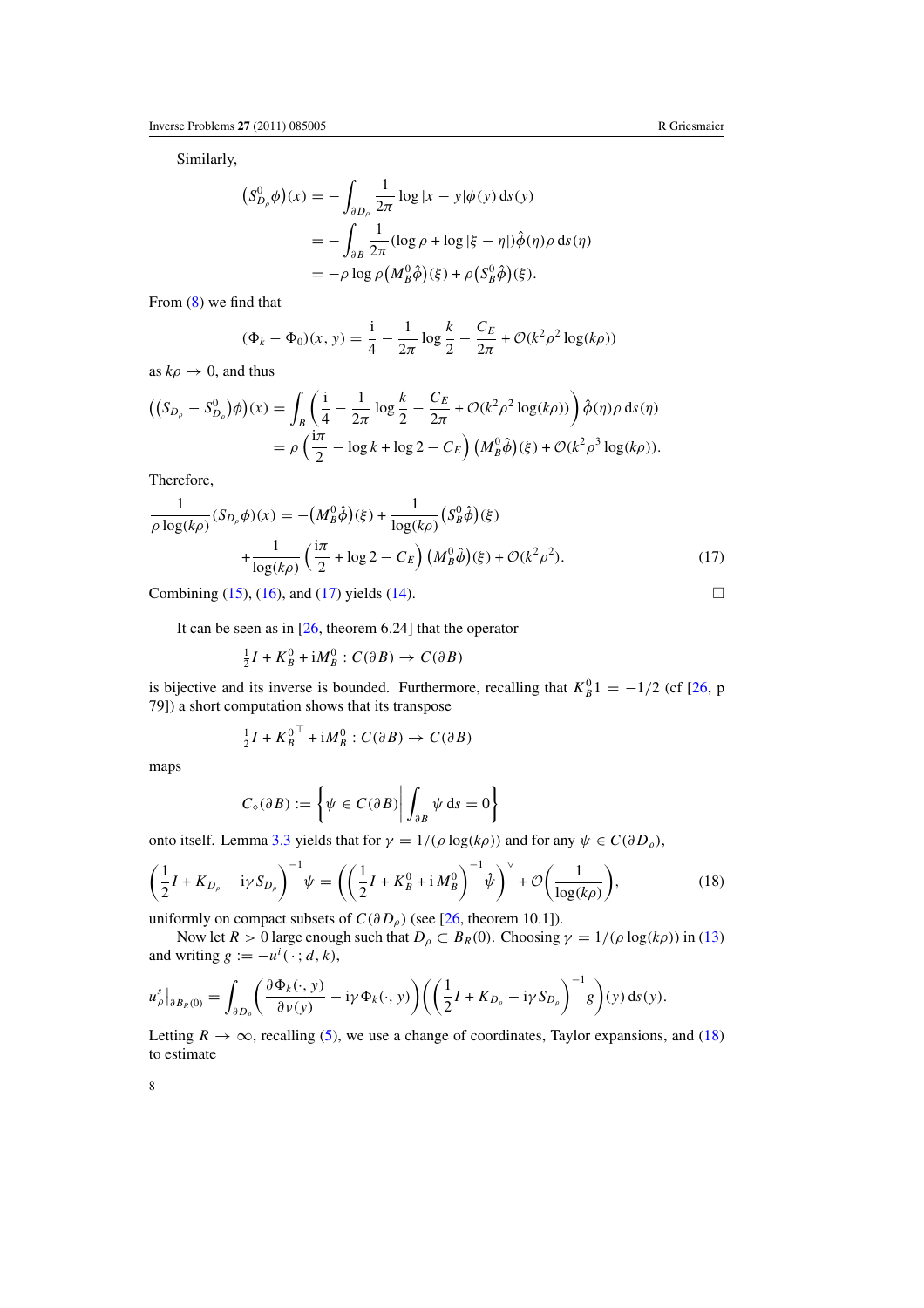Inverse Problems **27** (2011) 085005 R Griesmaier

$$
u_{\rho}^{\infty}(\hat{x}; d, k) = \int_{\partial D_{\rho}} \left( \frac{\partial \Phi_{k}^{\infty}(\hat{x}, y)}{\partial v(y)} - i\gamma \Phi_{k}^{\infty}(\hat{x}, y) \right) \left( \left( \frac{1}{2}I + K_{D_{\rho}} - i\gamma S_{D_{\rho}} \right)^{-1} g \right) (y) ds(y)
$$
  
\n
$$
= \int_{\partial B} v(\eta) \cdot (\nabla_{y} \Phi_{k}^{\infty}(\hat{x}, z) + \mathcal{O}(k^{3/2} \rho))
$$
  
\n
$$
\times \left( \left( \frac{1}{2}I + K_{B}^{0} + i M_{B}^{0} \right)^{-1} \hat{g} + \mathcal{O} \left( \frac{1}{\log(k\rho)} \right) \right) (\eta) \rho ds(\eta)
$$
  
\n
$$
- \frac{i}{\rho \log(k\rho)} \int_{\partial B} \left( \Phi_{k}^{\infty}(\hat{x}, z) + \mathcal{O}(k^{1/2} \rho) \right)
$$
  
\n
$$
\times \left( \left( \frac{1}{2}I + K_{B}^{0} + iM_{B}^{0} \right)^{-1} \hat{g} + \mathcal{O} \left( \frac{1}{\log(k\rho)} \right) \right) (\eta) \rho ds(\eta).
$$

Expanding the incident field  $u^i(\cdot; d, k)$  around *z* yields

$$
u_{\rho}^{\infty}(\hat{x}; d, k) = \frac{\mathrm{i}}{\log(k\rho)} \Phi_{k}^{\infty}(\hat{x}, z) \int_{\partial B} \left( \left( \frac{1}{2} I + K_{B}^{0} + \mathrm{i} M_{B}^{0} \right)^{-1} 1 \right) (\eta) (u^{i}(z; d, k) + \mathcal{O}(k\rho)) \, \mathrm{d}s(\eta) + \mathcal{O}\left( \frac{1}{\sqrt{k}} \frac{1}{(\log(k\rho))^{2}} \right).
$$

Now observing that

$$
\int_{\partial B} \left( \left( \frac{1}{2} I + K_B^0 + \mathrm{i} M_B^0 \right)^{-1} 1 \right) (\eta) \, \mathrm{d} s(\eta) = \frac{2\pi}{\mathrm{i}}
$$

because  $K_B^0 1 = -1/2$ , we obtain that

$$
\sqrt{k}u_{\rho}^{\infty}(\hat{x}; d, k) = \frac{1}{\log(k\rho)} 2\pi \sqrt{k} \Phi_{k}^{\infty}(\hat{x}, z) u^{i}(z; d, k) + \mathcal{O}\left(\frac{1}{(\log(k\rho))^{2}}\right),
$$

uniformly with respect to  $\hat{x} \in S^1$ . This is [\(6](#page-4-0)*a*).

Next we show simultaneously the asymptotic expansions [\(6](#page-4-0)*b*) and [\(6](#page-4-0)*c*). To this end we introduce

$$
\alpha := \begin{cases} \lambda & \text{if } \partial D_{\rho} \text{ carries the impedance boundary condition (4b),} \\ 0 & \text{if } \partial D_{\rho} \text{ carries the Neumann boundary condition (4c),} \end{cases}
$$

and write the scattered field as a single layer potential

$$
u_{\rho}^{s}(x; d, k) = \int_{\partial D_{\rho}} \Phi_{k}(x, y) \psi(y) \, ds(y),
$$

where the density  $\psi \in C(\partial D_\rho)$  satisfies

$$
-\frac{1}{2}\psi + K_{D_{\rho}}^{\top}\psi + i\alpha k S_{D_{\rho}}\psi = -\frac{\partial u^i}{\partial v}(\cdot; d, k) - i\alpha k u^i(\cdot; d, k) \quad \text{on} \quad \partial D_{\rho}.
$$

The integral operator  $-\frac{1}{2}I + K_{D_{\rho}}^{T} + i\alpha k S_{D_{\rho}} : C(\partial D_{\rho}) \to C(\partial D_{\rho})$  is compact and one-toone, provided that *k* is not a Dirichlet eigenvalue for  $D_\rho$  (cf, e.g., [\[12](#page-22-0), p 98]). Denoting by  $(k_j^B)_{j \in \mathbb{N}}$  the discrete set of real Dirichlet eigenvalues corresponding to the reference domain *B* in the increasing order, which accumulates only at infinity (cf  $[12, p 77]$  $[12, p 77]$ ), it follows from the variational formulation of the eigenvalue problem that the Dirichlet eigenvalues corresponding to  $D_\rho$  are given by  $(\rho^{-1} k_j^B)_{j \in \mathbb{N}}$ . Since we are interested in the asymptotic behavior of  $u_\rho^s$  as  $k\rho \to 0$  we may assume henceforth without loss of generality that  $k\rho \lt k_1^B$ , such that *k* is not a Dirichlet eigenvalue for *Dρ*.

Similar to lemma [3.3](#page-7-0) we consider in the following lemma the scaling properties of the operator  $-\frac{1}{2}I + K_{D_{\rho}}^{T} + i\alpha k S_{D_{\rho}}$ .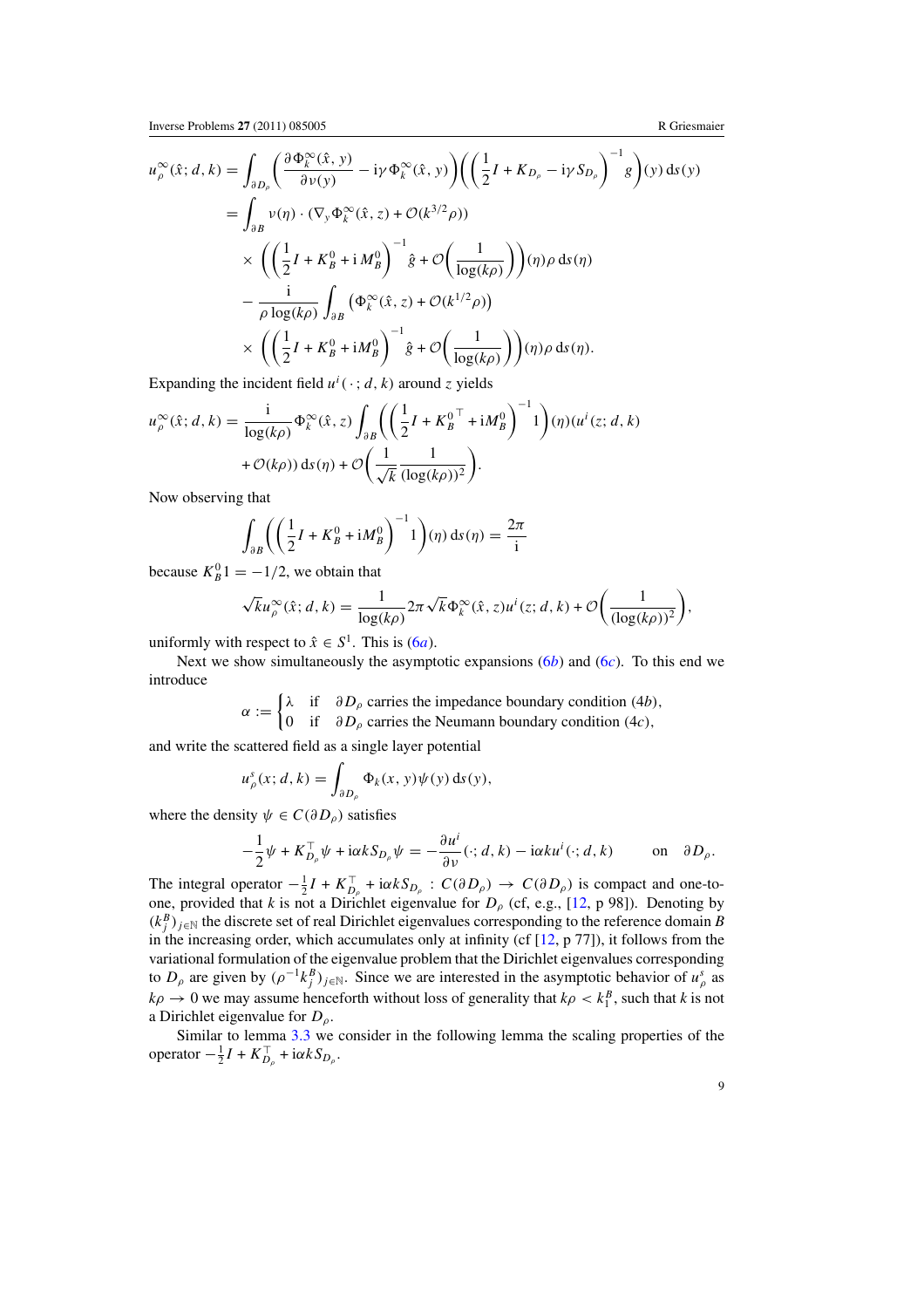−1

**Lemma 3.4.** *Let*  $\psi \in C(\partial D_{\rho})$  *and*  $\alpha$  *as introduced above. Then,* 

$$
\begin{aligned}\n&\left(-\frac{1}{2}I + K_{D_{\rho}}^{\top} + i\alpha k S_{D_{\rho}}\right)\psi \\
&= \left(\left(-\frac{1}{2}I + K_{B}^{0\top} + i\hat{\alpha}k\rho\left(S_{B}^{0} + \left(\frac{i\pi}{2} - \log\frac{k\rho}{2} - C_{E}\right)M_{B}^{0}\right)\right)\hat{\psi}\right)^{\vee} + \mathcal{O}(k^{2}\rho^{2}\log(k\rho)) \\
&= \left(\left(-\frac{1}{2}I + K_{B}^{0\top}\right)\hat{\psi}\right)^{\vee} + \mathcal{O}(\alpha k\rho\log(k\rho)) + \mathcal{O}(k^{2}\rho^{2}\log(k\rho)),\n\end{aligned}
$$

*uniformly on compact subsets of*  $C(\partial D<sub>o</sub>)$ *.* 

**Proof.** As in [\(15\)](#page-7-0) and [\(16\)](#page-7-0) we find that

$$
K_{D_{\rho}}^{\top} \psi = \left( K_B^{0}^{\top} \hat{\psi} \right)^{\vee} + \mathcal{O}(k^2 \rho^2 \log(k \rho)).
$$

So, recalling  $(17)$  yields the desired result.

The operator

$$
-\frac{1}{2}I + K_B^{0\top}: C(\partial B) \to C(\partial B)
$$

is bijective, maps  $C_0(\partial B)$  onto itself, and its inverse is bounded (see [\[26](#page-23-0), theorem 6.20]). Therefore, still assuming that  $k\rho$  is small enough, for any  $\psi \in C(\partial D_\rho)$ :

$$
\left(-\frac{1}{2}I + K_{D_{\rho}}^{\top} + i\alpha k S_{D_{\rho}}\right)^{-1} \psi = \left(\left(-\frac{1}{2}I + K_{B}^{0\top}\right)^{-1} \hat{\psi}\right)^{\vee} \n+ \mathcal{O}(\alpha k \rho \log(k \rho)) + \mathcal{O}(k^{2} \rho^{2} \log(k \rho)),
$$
\n(19)

uniformly on compact subsets of  $C(\partial D_{\rho})$ .

Let again *R* > 0 large enough such that  $D_\rho \subset B_R(0)$  and write  $f := -\frac{\partial u^i}{\partial v}(\cdot; d, k)$ i*αkui (*·; *d,k))*. Then,

$$
u_{\rho}^{s}\big|_{\partial B_{R}(0)} = \int_{\partial D_{\rho}} \Phi_{k}(\cdot, y) \bigg( \bigg( -\frac{1}{2} I + K_{D_{\rho}}^{\top} + i \alpha k S_{D_{\rho}} \bigg)^{-1} f \bigg)(y) \, ds(y).
$$

Letting  $R \to \infty$ , recalling [\(5\)](#page-3-0), we use a change of coordinates, Taylor expansions, and (19) to estimate

$$
u_{\rho}^{\infty}(\hat{x}; d, k) = \int_{\partial D_{\rho}} \Phi_{k}^{\infty}(\hat{x}, y) \Big( \Big( -\frac{1}{2} I + K_{D_{\rho}}^{\top} + i \alpha k S_{D_{\rho}} \Big)^{-1} f \Big) (y) ds(y)
$$
  
= 
$$
\int_{\partial B} (\Phi_{k}^{\infty}(\hat{x}, z) + \rho \eta \cdot \nabla_{y} \Phi_{k}^{\infty}(\hat{x}, z) + \mathcal{O}(k^{3/2} \rho^{2}) ) \Big( \Big( -\frac{1}{2} I + K_{B}^{0 \top} \Big)^{-1} \hat{f}
$$
  
+ 
$$
\mathcal{O}(\alpha k^{2} \rho \log(k\rho)) + \mathcal{O}(k^{3} \rho^{2} \log(k\rho)) \Big) (\eta) \rho ds(\eta).
$$

Expanding the incident field  $u^i(\cdot; d, k)$  and its normal derivative  $(\partial u^i/\partial v)(\cdot; d, k)$  around *z* yields

$$
u_{\rho}^{\infty}(\hat{x}; d, k) = \rho \Phi_{k}^{\infty}(\hat{x}, z) \int_{\partial B} \left( \left( -\frac{1}{2}I + K_{B}^{0\top} \right)^{-1} (-\nu(\eta) \cdot \nabla u^{i}(z; d, k) - \rho \nu(\eta) \right. \\ \left. \cdot \nabla^{\top} \nabla u^{i}(z; d, k) \eta + \mathcal{O}(k^{3} \rho^{2}) - i \hat{\alpha} k (u^{i}(z; d, k) + \mathcal{O}(k\rho))) \right) (\eta) \, \text{d}s(\eta) \\ + \rho^{2} \nabla_{y} \Phi_{k}^{\infty}(\hat{x}, z) \cdot \int_{\partial B} \eta \left( \left( -\frac{1}{2}I + K_{B}^{0\top} \right)^{-1} (-\nu(\eta) \cdot \nabla u^{i}(z; d, k) \right. \\ + \mathcal{O}(k^{2} \rho) + \mathcal{O}(\alpha k)))(\eta) \, \text{d}s(\eta) + \mathcal{O}(\alpha k^{3/2} \rho^{2} \log(k\rho)) + \mathcal{O}(k^{5/2} \rho^{3} \log(k\rho)).
$$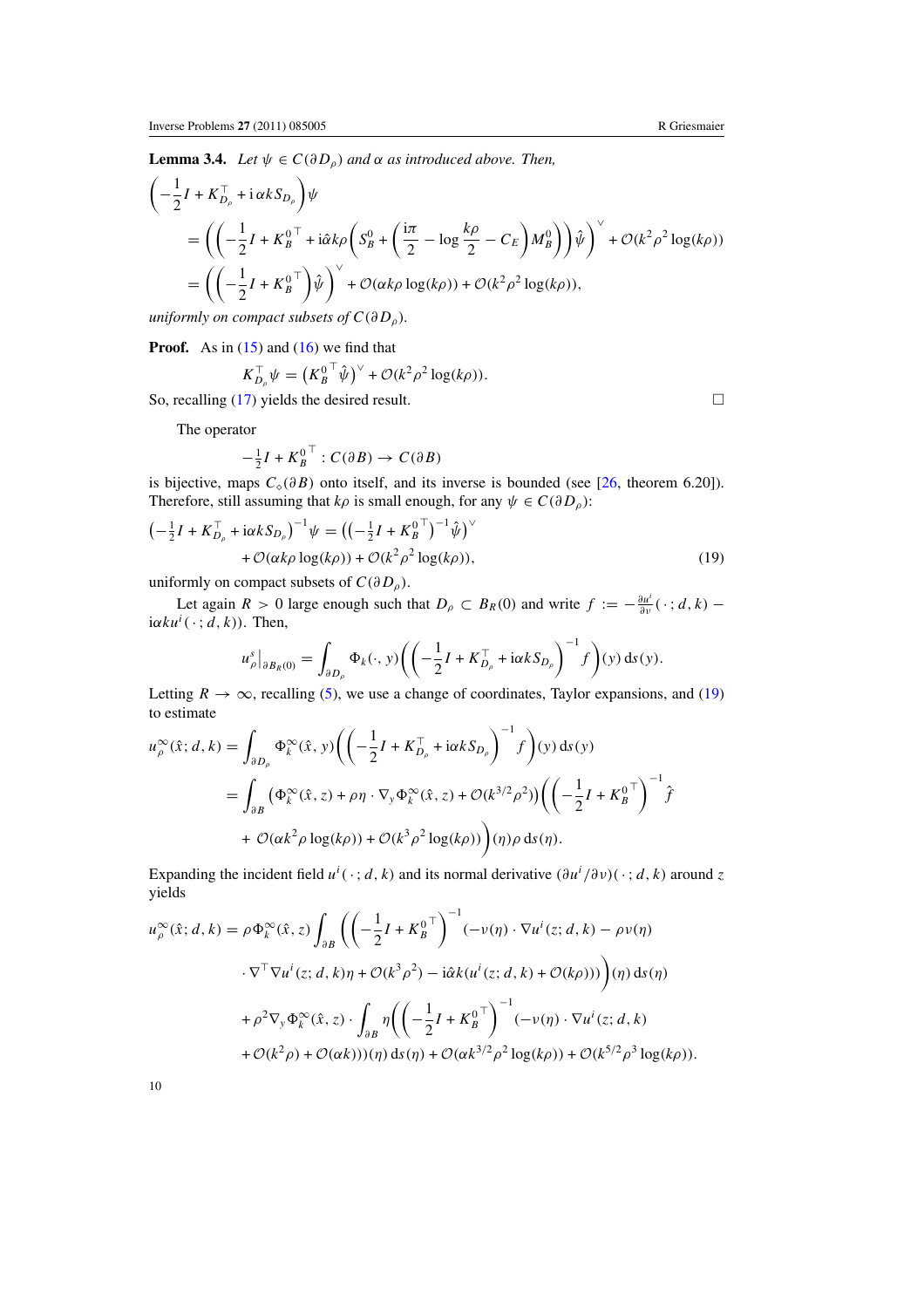<span id="page-11-0"></span>Since  $K_B^0 1 = -1/2$ ,

$$
\left(-\frac{1}{2}I + K_B^0\right)^{-1}1 = -1,
$$

and thus, recalling Gauss' theorem, we obtain

$$
u_{\rho}^{\infty}(\hat{x}; d, k) = ik\rho \overline{\alpha} |\partial B| \Phi_{k}^{\infty}(\hat{x}, z) u^{i}(z; d, k) + \rho^{2} \Phi_{k}^{\infty}(\hat{x}, z) \int_{B} \text{div}_{\eta} (\nabla^{\top} \nabla u^{i}(z; d, k) \eta) d\eta
$$

$$
- \rho^{2} \nabla_{y} \Phi_{k}^{\infty}(\hat{x}, z) \cdot \int_{\partial B} \eta \left( \left( -\frac{1}{2} I + K_{B}^{0} \right)^{-1} v \right)^{\top} (\eta) d s(\eta) \nabla u^{i}(z; d, k)
$$

$$
+ \mathcal{O}(\alpha k^{3/2} \rho^{2} \log(k\rho)) + \mathcal{O}(k^{5/2} \rho^{3} \log(k\rho)).
$$

Defining the polarization tensor  $\mathbb{M}_{B}^{0} \in \mathbb{R}^{2 \times 2}$  corresponding to *B* by

$$
\mathbb{M}_{B}^{0} := -\int_{\partial B} \eta \left( \left( -\frac{1}{2} I + K_{B}^{0\top} \right)^{-1} \nu \right)^{\top} (\eta) \, \mathrm{d}s(\eta) \tag{20}
$$

(see, e.g., [\[6\]](#page-22-0)) and observing that

$$
\operatorname{div}_{\eta} (\nabla^{\top} \nabla u^{i}(z; d, k)\eta) = \Delta u^{i}(z; d, k) = -k^{2} u^{i}(z; d, k)
$$

we find that  $\sqrt{ }$ 

$$
\sqrt{k}u_{\rho}^{\infty}(\hat{x}; d, k) = ik\rho\overline{\alpha}|\partial B|\sqrt{k}\Phi_{k}^{\infty}(\hat{x}, z)u^{i}(z; d, k) \n+ k^{2}\rho^{2}(-|B|\sqrt{k}\Phi_{k}^{\infty}(\hat{x}, z)u^{i}(z; d, k) + k^{-3/2}\nabla_{y}\Phi_{k}^{\infty}(\hat{x}, z) \cdot \mathbb{M}_{B}^{0}\nabla u^{i}(z; d, k)) \n+ \mathcal{O}(\alpha k^{2}\rho^{2}\log(k\rho)) + \mathcal{O}(k^{3}\rho^{3}\log(k\rho)),
$$

uniformly with respect to  $\hat{x} \in S^1$ . This implies [\(6](#page-4-0)*b*) for  $\alpha = \lambda$  and (6*c*) for  $\alpha = 0$ .

# **4. Multi-frequency orthogonality sampling**

Now we assume that far-field patterns  $u_{\rho}^{\infty}(\cdot; d_m, k_n)$  corresponding to plane-wave incident fields  $u^i(\cdot; d_m, k_n)$  with *M* incident directions  $d_1, \ldots, d_m \in S^1$  and *N* frequencies  $0 < k_1 <$  $\cdots$  <  $k_N$  are given. The orthogonality sampling method as discussed by Potthast in [\[33](#page-23-0)] consists in evaluating the functional

$$
\mathfrak{F}(y) := \sum_{n=1}^{N} \sum_{m=1}^{M} w_{mn}^{\mathfrak{F}} \left| \int_{S_1} e^{ik\hat{x} \cdot y} u^{\infty}(\hat{x}; d_m, k_n) \, ds(\hat{x}) \right|, \qquad y \in \mathbb{R}^2, \qquad (21)
$$

where the  $w_{mn}^3$ ,  $1 \leq m \leq M$  and  $1 \leq n \leq N$ , are weight functions that have to be chosen appropriately. It has been exemplified by a series of numerical experiments in [\[33](#page-23-0)] that visualizations of  $\Im$  give a relatively clear image of the support of the scatterers. In the following we analyze this method based on the assumption that the product  $k\rho$  of the wave number and relative size of the scatterers is sufficiently small such that we can approximate the far-field patterns by the leading order terms in [\(6\)](#page-4-0), neglecting higher order terms. Based on this analysis we suggest some modifications to the original algorithm.

Assuming that all scatterers have the same (known) material properties, i.e. that they are either all sound soft, sound hard, or carry an impedance boundary condition, we observe from [\(6\)](#page-4-0) that the magnitude of the far-field pattern strongly depends on the wave number of the incident field. To balance the information contained in the far-field patterns corresponding to different wave numbers, our first modification of the original algorithm is to rescale the far-field patterns appropriately. Similar to  $(21)$  we define for each incident direction  $d_m$ , each wave number  $k_n$ , and each  $y \in \mathbb{R}^2$ :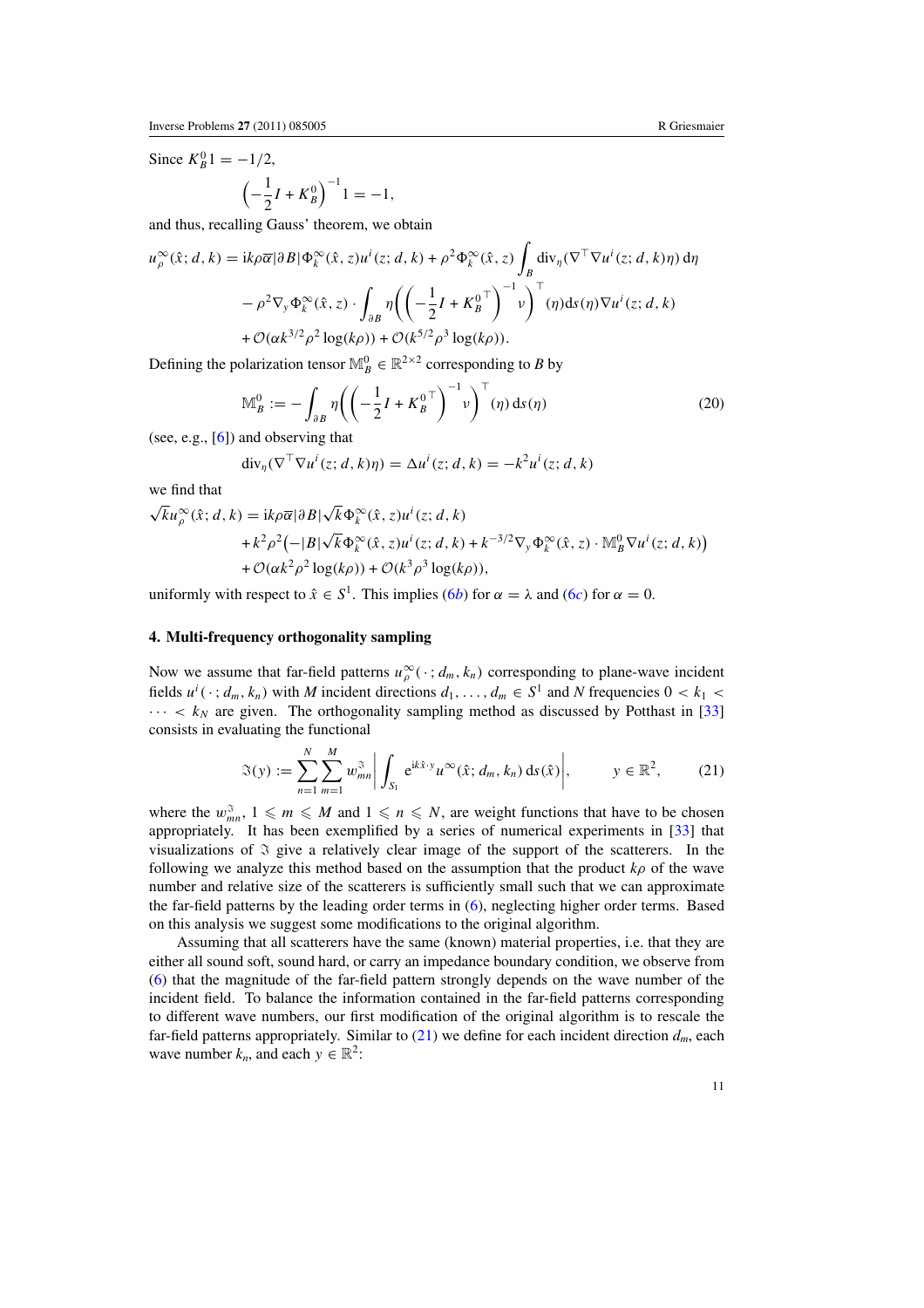<span id="page-12-0"></span>
$$
\text{DBC:} \quad \mathcal{I}(y; d_m, k_n) := \frac{1}{2\pi} \int_{S^1} e^{ik_n(\hat{x} - d_m) \cdot y} (-e^{-i\pi/4} \sqrt{8\pi k}) u_p^{\infty}(\hat{x}; d_m, k_n) \, \text{d}s(\hat{x}), \tag{22a}
$$

$$
\text{IBC:} \quad \mathcal{I}(y; d_m, k_n) := \frac{1}{2\pi} \int_{S^1} e^{ik_n(\hat{x} - d_m) \cdot y} (-i e^{-i\pi/4} k^{-1} \sqrt{8\pi k}) u_\rho^\infty(\hat{x}; d_m, k_n) \, \text{d}s(\hat{x}), \quad (22b)
$$

$$
\text{NBC}: \ \ \mathcal{I}(y; d_m, k_n) := \frac{1}{2\pi} \int_{S^1} e^{ik_n(\hat{x} - d_m) \cdot y} (-e^{-i\pi/4} k^{-2} \sqrt{8\pi k}) u_\rho^\infty(\hat{x}; d_m, k_n) \, \text{d}s(\hat{x}). \tag{22c}
$$

In contrast to [\(21\)](#page-11-0) we added an additional phase shift  $e^{-ik_n d_m \cdot y}$  in (22). As we will see in the following, this guarantees that the values of  $\mathcal{I}(\cdot; d_m, k_n)$  for  $1 \leq m \leq M$  and  $1 \leq n \leq N$ are coherent at the center of each scatterer  $z_1, \ldots, z_m$ . Thus, we can avoid taking absolute values as in  $(21)$  when combining the multi-frequency information in  $(27)$  below, which turns out to be important in our analysis.

Substituting the leading order terms of  $u_{\rho}^{\infty}(\cdot; d_m, k_n)$  from [\(6\)](#page-4-0) into (22), neglecting higher order terms, we obtain

$$
\text{DBC}: \quad \mathcal{I}(y; d_m, k_n) \approx \frac{1}{2\pi} e^{ik_n(z_l-y) \cdot d_m} \int_{S^1} e^{ik_n(y-z_l)\cdot \hat{x}} \frac{1}{\log \rho} \, \mathrm{d}s(\hat{x}), \tag{23a}
$$

$$
\text{IBC:} \quad \mathcal{I}(y; d_m, k_n) \approx \frac{1}{2\pi} e^{ik_n(z_l - y) \cdot d_m} \int_{S^1} e^{ik_n(y - z_l) \cdot \hat{x}} \rho \overline{\lambda}_l |\partial B_l| \, \text{d}s(\hat{x}), \tag{23b}
$$

$$
\text{NBC}: \quad \mathcal{I}(y; d_m, k_n) \approx \frac{1}{2\pi} e^{ik_n(z_l-y)\cdot d_m} \int_{S^1} e^{ik_n(y-z_l)\cdot \hat{x}} \rho^2 \big( |B_l| + \hat{x} \cdot \mathbb{M}_{B_l}^0 d_m \big) \, \text{d}s(\hat{x}), \tag{23c}
$$

the remainder term being small when  $k\rho$  is small and  $|\log k| \ll |\log \rho|$ , which is the case for the frequency bands considered in the numerical examples below.

An interesting observation is that  $\mathcal{I}(y; d_m, k_n)$  is just the zeroth-order Fourier coefficient of the renormalized field pattern  $u_{\rho}^{\infty}(\cdot; d_m, k_n)$  after shifting the origin of the coordinate system to *y* (cf, e.g., Kress and Rundell [\[28,](#page-23-0) p 78]). This means that  $\mathcal{I}(\cdot; d_m, k_n)$  processes only the low-frequency information contained in the far-field data and therefore should be relatively robust against high-frequency perturbations (e.g., due to measurement errors) in these data. We note that Fourier expansions of far-field patterns in appropriately shifted coordinate systems have been successfully used earlier to reconstruct the support of scatterers from far-field measurements of scattered fields (see, e.g., Sylvester *et al* [\[18](#page-23-0), [29](#page-23-0), [30](#page-23-0), [36](#page-23-0)]).

The integrals in (23) can be evaluated explicitly using the following lemma:

**Lemma 4.1.** *Let*  $\xi$ ,  $p \in \mathbb{R}^2$  *and*  $k > 0$ *. Then,* 

$$
\int_{S^1} e^{-ik\hat{x}\cdot\xi} ds(\hat{x}) = 2\pi J_0(k|\xi|),
$$
\n(24*a*)

$$
\int_{S^1} e^{-ik\hat{x}\cdot\xi}\hat{x} \cdot p \,ds(\hat{x}) = -2\pi i \frac{\xi \cdot p}{|\xi|} J_1(k|\xi|). \tag{24b}
$$

**Proof.** Working in polar coordinates we write  $\xi = r_{\xi} (\cos \phi_{\xi}, \sin \phi_{\xi})$ ,  $\hat{x} = (\cos \theta, \sin \theta)$ , and  $p = r_p(\cos \phi_p, \sin \phi_p)$ . Therewith,

$$
\int_{S^1} e^{-ik\hat{x}\cdot\xi} ds(\hat{x}) = \int_0^{2\pi} e^{-ikr_\xi \cos(\theta - \phi_\xi)} d\theta = 2 \int_0^{\pi} e^{ikr_\xi \cos\theta} d\theta.
$$

Recalling the integral representation of Bessel functions

$$
J_n(\eta) = \frac{(-i)^n}{\pi} \int_0^{\pi} e^{i\eta \cos(\theta)} \cos(n\theta) d\theta
$$
 (25)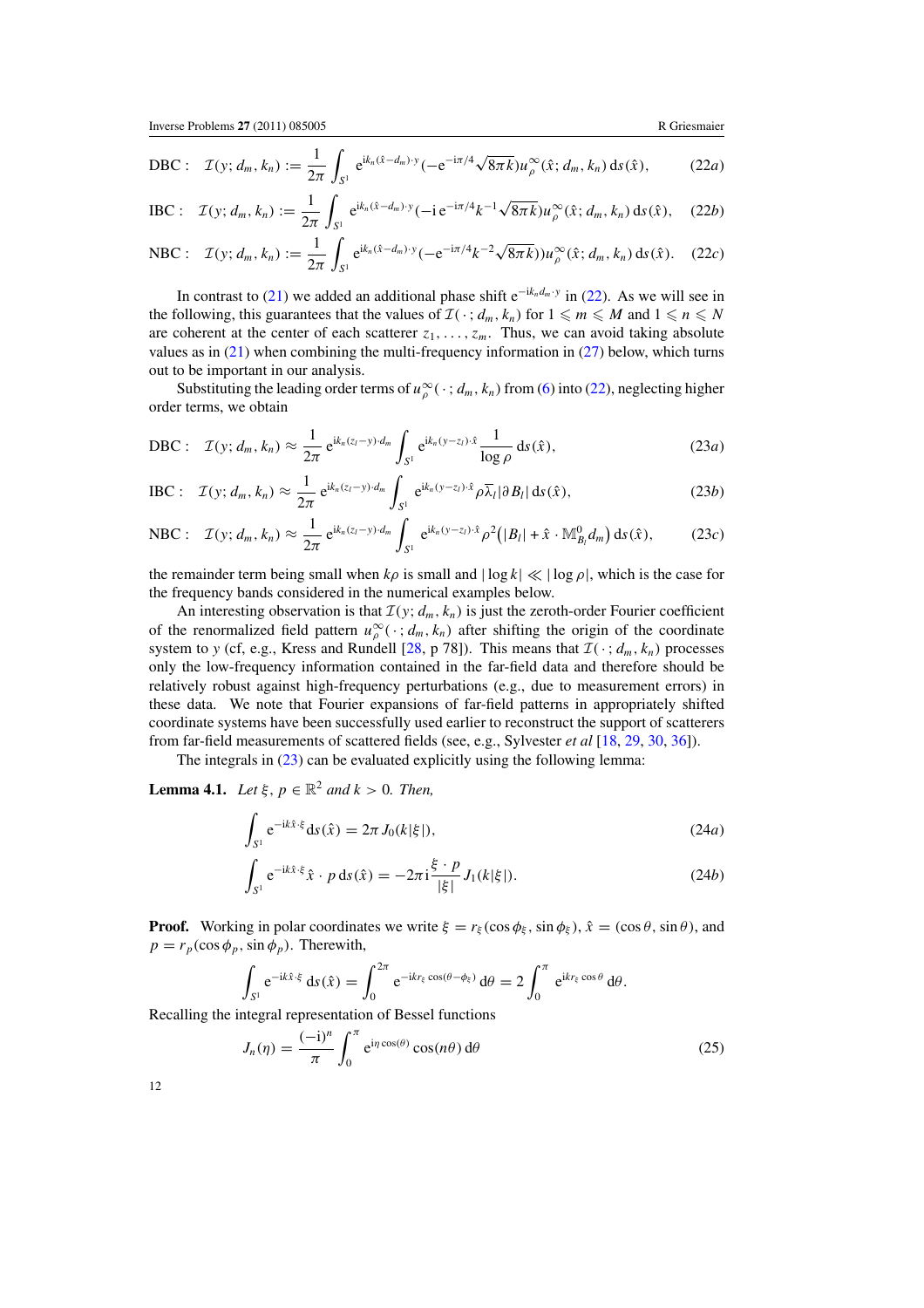<span id="page-13-0"></span>(see, e.g., Abramowitz and Stegun [\[1,](#page-22-0) 9.1.21, p 360]) yields [\(24](#page-12-0)*a*). Similarly,

$$
\int_{S^1} e^{-ik\hat{x}\cdot\xi} \hat{x} \cdot p \, ds(\hat{x}) = \int_0^{2\pi} e^{-ikr_\xi \cos(\theta - \phi_\xi)} r_p \cos(\theta - \phi_p) \, d\theta
$$

$$
= \int_0^{2\pi} e^{-ikr_\xi \cos(\theta - \phi_\xi)} r_p \cos(\theta - \phi_\xi - (\phi_p - \phi_\xi)) \, d\theta
$$

$$
= r_p \cos(\phi_p - \phi_\xi) \int_0^{2\pi} e^{-ikr_\xi \cos(\theta - \phi_\xi)} \cos(\theta - \phi_\xi) \, d\theta
$$

$$
= -2 \frac{\xi \cdot p}{|\xi|} \int_0^{\pi} e^{ikr_\xi \cos\theta} \cos\theta \, d\theta.
$$

Thus,  $(24b)$  $(24b)$  follows from  $(25)$ .

Combining  $(23)$  and  $(24)$  we obtain that

$$
\text{DBC:} \quad \mathcal{I}(y; d_m, k_n) \approx \sum_{l=1}^{L} \frac{1}{\log \rho} e^{ik_n d_m \cdot (z_l - y)} J_0(k_n | z_l - y|), \tag{26a}
$$

$$
\text{IBC:} \quad \mathcal{I}(y; d_m, k_n) \approx \sum_{l=1}^L \rho \overline{\lambda}_l |\partial B_l| \,\mathrm{e}^{\mathrm{i}k_n d_m \cdot (z_l - y)} J_0(k_n | z_l - y|), \tag{26b}
$$

$$
\text{NBC}: \quad \mathcal{I}(y; d_m, k_n) \approx \sum_{l=1}^{L} \rho^2 e^{ik_n d_m \cdot (z_l - y)} \bigg( |B_l| J_0(k_n | z_l - y|) - i \frac{z_l - y}{|z_l - y|} \cdot \mathbb{M}_{B_l}^0 d_m J_1(k_n | z_l - y|) \bigg). \tag{26c}
$$

To incorporate the multi-frequency information, we integrate  $I(y; d_m, \cdot)$  numerically using all available wave numbers as in [\(21\)](#page-11-0) and define for each incident direction  $d_m \in S^1$ ,

$$
\mathcal{I}_{\text{MF}}(y; d_m) := \sum_{n=1}^{N} w_{k_n} \mathcal{I}(y; d_m, k_n), \tag{27}
$$

where the weights are given by  $w_{k_n} := (k_{n+1} - k_{n-1})/2$  for  $n = 2, ..., N-1$ ,  $w_{k_1} = (k_2 - k_1)/2$ , and  $w_{k_N} = (k_N - k_{N-1})/2$ . The following lemma gives a theoretical motivation of this procedure.

**Lemma 4.2.** *Let*  $z, y \in \mathbb{R}^2$ ,  $z \neq y$ , and  $d \in S^1$ . Writing  $p := d \cdot \frac{z - y}{|z - y|}$ ,

$$
\int_0^\infty e^{ikd \cdot (z-y)} J_0(k|z-y|) dk = \frac{1}{1-p} \frac{1}{|z-y|}, \qquad p \neq 1,
$$
  

$$
\int_0^\infty e^{ikd \cdot (z-y)} J_1(k|z-y|) dk = \frac{1}{|z-y|} + i \frac{p}{(1-p)} \frac{1}{|z-y|}, \qquad p \neq 1.
$$

**Proof.** Let  $a := |z - y|$  and  $b := d \cdot (z - y)$ . Then,  $|b| \le a$  and

$$
a^{2} - b^{2} = |z - y|^{2} \left( 1 - d \cdot \frac{z - y}{|z - y|} \right)^{2} = |z - y|^{2} (1 - p)^{2}.
$$

Applying [\[1](#page-22-0), 11.4.39, p 487] yields that

$$
\int_0^\infty e^{ikd\cdot(z-y)} J_0(k|z-y|) = \frac{1}{\sqrt{a^2 - b^2}}, \qquad |b| < a,
$$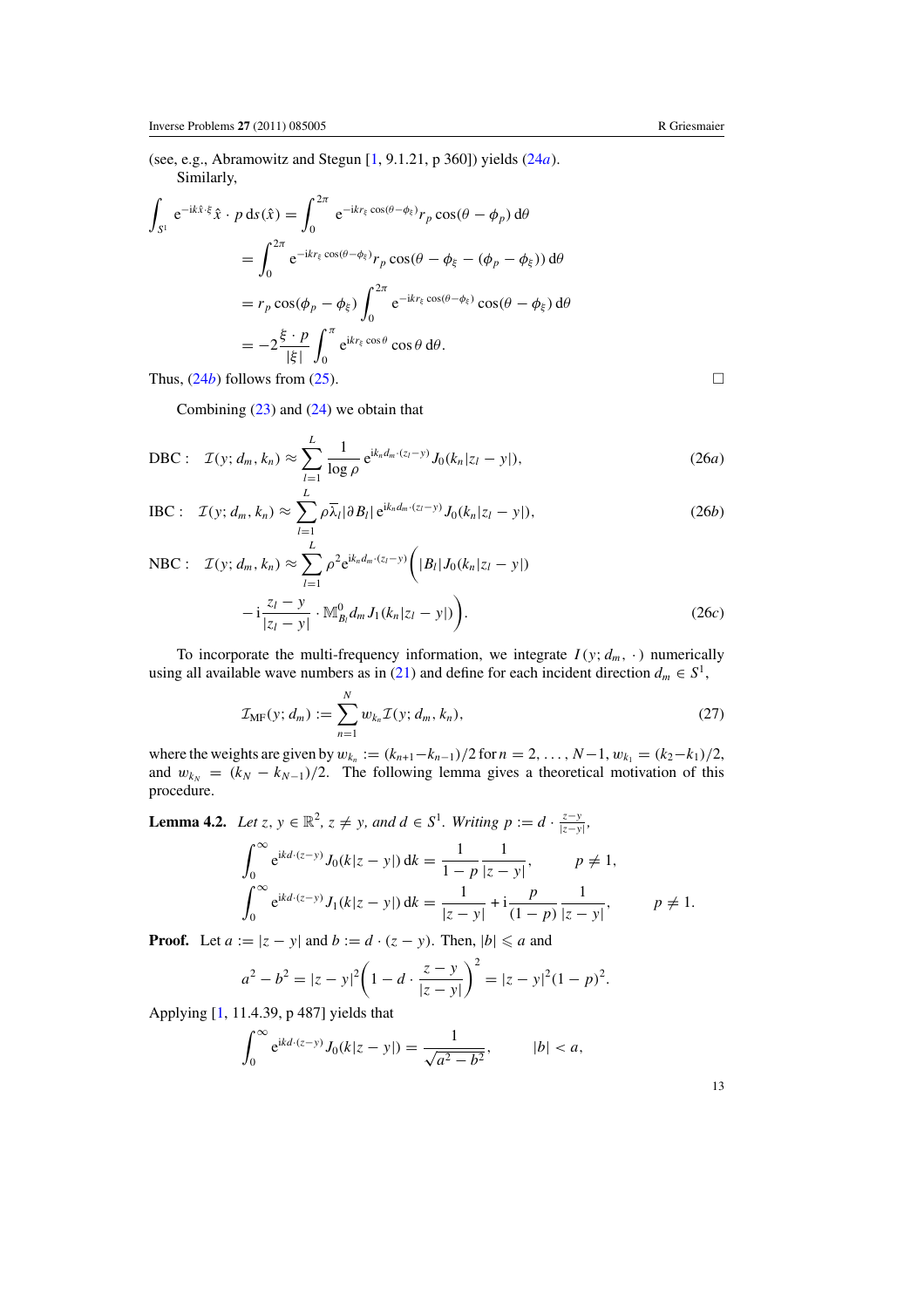$$
\int_0^\infty e^{ikd \cdot (z-y)} J_1(k|z-y|) = \frac{1}{a} + i \frac{b}{a} \frac{1}{\sqrt{a^2 - b^2}}, \qquad |b| < a.
$$

<span id="page-14-0"></span>This implies the desired results.  $\Box$ 

14

So, considering  $\mathcal{I}_{MF}(y; d_m)$  from [\(27\)](#page-13-0) as a (rough) approximation of  $\int_0^\infty \mathcal{I}(y; d_m, k) dk$ , lemma [4.2](#page-13-0) suggests that

$$
\text{DBC:} \quad \mathcal{I}_{\text{MF}}(y; d_m) \approx \sum_{l=1}^{L} \frac{1}{\log \rho} \frac{1}{1 - p_{l,m}} \frac{1}{|z_l - y|},\tag{28a}
$$

$$
\text{IBC:} \quad \mathcal{I}_{\text{MF}}(y; d_m) \approx \sum_{l=1}^{L} \rho \overline{\lambda_l} |\partial B_l| \frac{1}{1 - p_{l,m}} \frac{1}{|z_l - y|},\tag{28b}
$$

$$
\text{NBC}: \quad \mathcal{I}_{\text{MF}}(y; d_m) \approx \sum_{l=1}^{L} \rho^2 \bigg( |B_l| \frac{1}{1 - p_{l,m}} + \frac{z_l - y}{|z_l - y|} \cdot \mathbb{M}_{B_l}^0 d_m \bigg( \frac{p_{l,m}}{1 - p_{l,m}} - 1 \bigg) \bigg) \frac{1}{|z_l - y|},\tag{28c}
$$

for  $y \neq z_l$  and  $p_{l,m} := d_m \cdot \frac{z_l - y}{|z_l - y|} \neq 1, 1 \leq l \leq L$ . Therefore,  $\mathcal{I}_{MF}(\cdot; d_m)$  is expected to have local maximums close to the position of the scatterers and to decay away from the scatterers, except along the lines  $\{z_l - td_m \mid t \geq 0\}$ , where  $p_{m,l} = 1$  and  $\mathcal{I}_{MF}(\cdot; d_m)$  might be large as well.

Integrating  $\mathcal{I}_{MF}(y; d_m)$  numerically over all available incident directions  $d_1, \ldots, d_M$  will reduce the artifacts along the lines  $\{z_l - t d_m \mid t \geq 0\}$ . Therefore, we define the indicator function

$$
\mathcal{J}(y) := \left| \sum_{m=1}^{M} w_{d_m} \mathcal{I}_{\mathrm{MF}}(y; d_m) \right|, \qquad y \in \mathbb{R}^2,
$$
\n(29)

where the weight functions are chosen according to the composite trapezoid rule on  $S<sup>1</sup>$  with nodes  $d_1, \ldots, d_M$ . Then J should have distinct maximums close to the positions of the scatterers.

**Remark 4.3.** Since the positions of the scatterers  $z_l$ ,  $1 \le l \le L$ , are unknown and  $y \in \mathbb{R}^2$ varies, a particularly clever choice of the nodes  $k_1, \ldots, k_N$  in the quadrature rule [\(27\)](#page-13-0) to get an optimal approximation in (28) in the sense of lemma [4.2](#page-13-0) is not available. However, numerical experiments confirm that already with relatively few evenly spaced wave numbers the finite sum  $\mathcal{I}_{MF}$  behaves qualitatively like the right-hand side of (28).

To exemplify this, we visualize in figure [1](#page-15-0) the absolute values of the approximations

$$
\sum_{k=1}^{N} w_k J_0(k|z-y|) \approx \int_0^\infty J_0(k|z-y|) \, \mathrm{d}k = \frac{1}{|z-y|}, \quad z \neq y,\tag{30a}
$$

$$
\sum_{k=1}^{N} w_k \, \mathrm{e}^{-\mathrm{i}k|z-y|} J_0(k|z-y|) \approx \int_0^\infty \mathrm{e}^{-\mathrm{i}k|z-y|} J_0(k|z-y|) \, \mathrm{d}k = \frac{1}{2|z-y|}, \quad z \neq y,\qquad (30b)
$$

$$
\sum_{k=1}^{N} w_k J_1(k|z-y|) \approx \int_0^\infty J_1(k|z-y|) \, \mathrm{d}k = \frac{1}{|z-y|}, \quad z \neq y,\tag{30c}
$$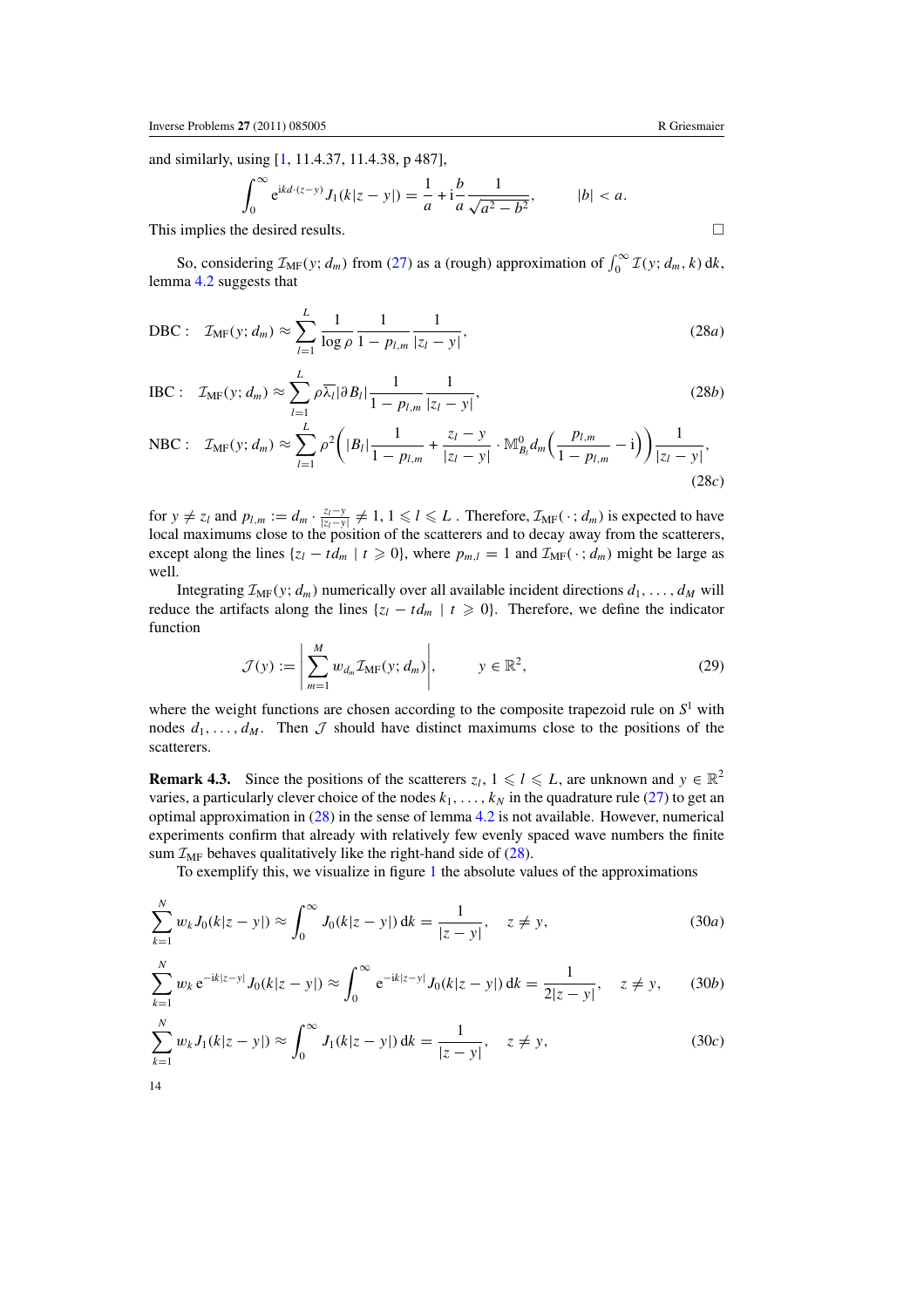<span id="page-15-0"></span>

**Figure 1.** Rough approximations of the absolute values of the integrals in [\(30](#page-14-0)*a*) (top left), [\(30](#page-14-0)*b*) (top right),  $(30c)$  $(30c)$  (bottom left), and  $(30d)$  ( bottom right) for  $N = 4$  and  $N = 16$ .

$$
\sum_{k=1}^{N} w_k e^{-ik|z-y|} J_1(k|z-y|) \approx \int_0^\infty e^{-ik|z-y|} J_1(k|z-y|) dk = \left(1 - i\frac{1}{2}\right) \frac{1}{|z-y|}, \quad z \neq y,
$$
\n(30*d*)

with weights  $w_k$  as in [\(27\)](#page-13-0) for  $N = 4$  and  $N = 16$ . This corresponds to  $p = 0$  and  $p = -1$  in lemma [4.2.](#page-13-0)  $\diamond$ 

## **5. Numerical results**

In the following examples we study the behavior of the indicator function  $\mathcal J$  from [\(29\)](#page-14-0) numerically.

**Example 5.1.** First we consider a collection of four small elliptical scatterers with semiaxes of length 0*.*1 and 0*.*2 as shown in figure [2](#page-16-0) (top left) and simulate far-field patterns corresponding to 16 incident plane waves with incident directions  $d = (1, 0), (0, 1), (-1, 0)$ , and  $d = (0, -1)$  and wave numbers  $k = 1, 2, 3$ , and  $k = 4$ . This is performed for sound soft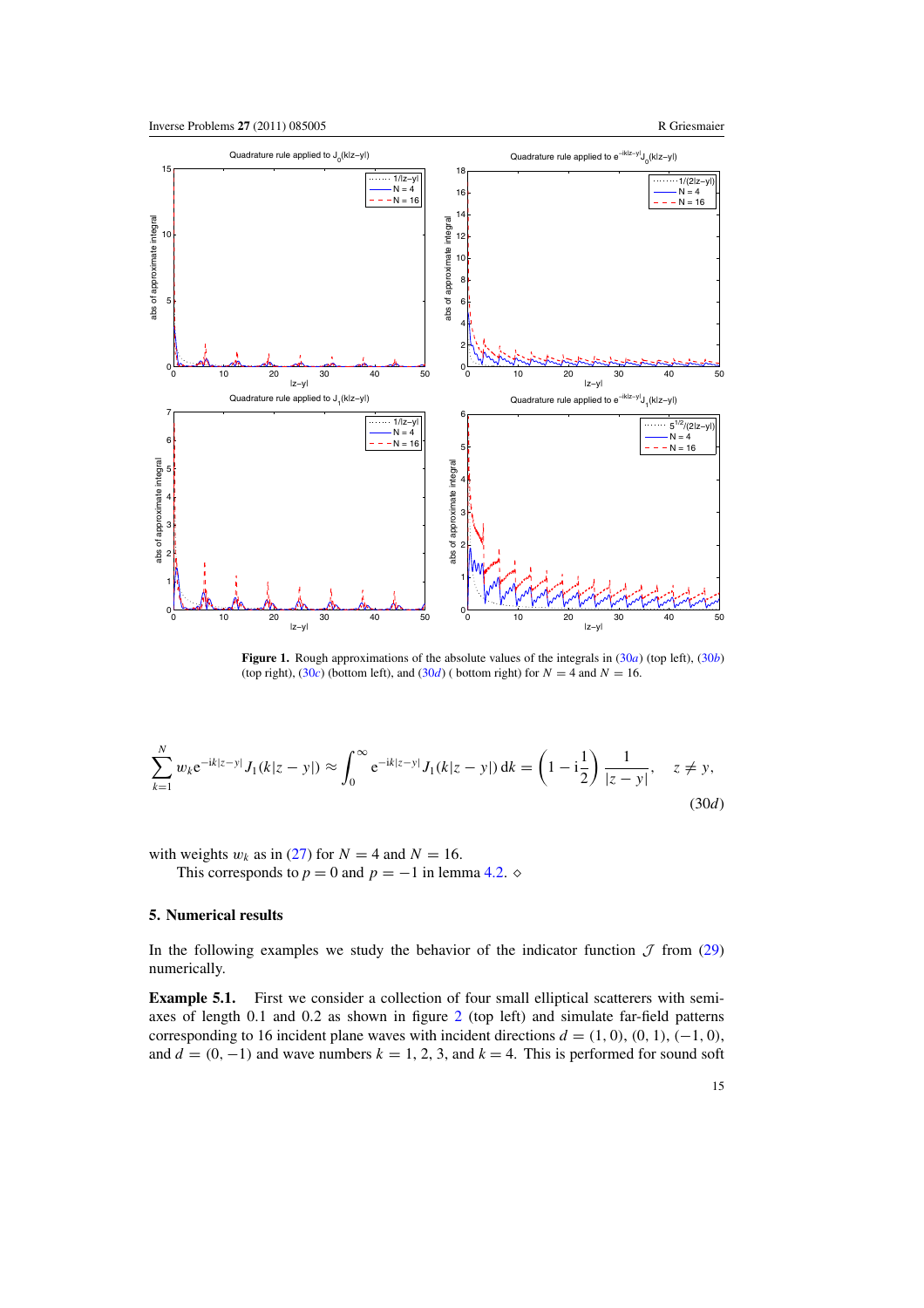<span id="page-16-0"></span>

**Figure 2.** Geometrical setup of four scatterers (top left) and reconstructions of the scatterers with Dirichlet boundary conditions (top right), impedance boundary conditions (bottom left), and Neumann boundary conditions (bottom right) from simulated data without noise.

scatterers, sound hard scatterers, and for scatterers carrying an impedance boundary condition with surface impedance  $\lambda = 0.5$  using the Nyström method described in [[13](#page-22-0), pp 67–72] and in [\[27](#page-23-0)] by Kress. We evaluate the far-field patterns at 32 equidistant points on the unit sphere  $S<sup>1</sup>$  and approximate the integral in  $(22)$  using the composite trapezoid rule.

Figure 2 shows visualizations of  $J$  for the three different boundary conditions. For sound-soft scatterers (top right) as well as for scatterers with impedance boundary conditions (bottom left) the position of the scatterers is nicely reconstructed. For sound-hard scatterers (bottom right) the quality of the reconstruction is worse but still the indicator function has local maximums at the position of the scatterers.

To show the versatility of the method also for sound-hard scatterers we include another example with more data corresponding to slightly higher wave numbers. Figure [3](#page-17-0) (left) shows the reconstruction obtained with 32 incident plane waves corresponding to four incident directions as above, and eight wave numbers  $k = 3, 4, 5, 6, 7, 8, 9$ , and  $k = 10$ . The position of the scatterers is nicely reconstructed. Note that the resolution of the reconstructions increases as well.

Recalling [\(26\)](#page-13-0) and lemma [4.2,](#page-13-0) the inferior performance of the reconstruction method for sound hard scatterers might be explained by the larger error of the quadrature rule [\(27\)](#page-13-0) when applied to terms containing  $J_1$  $J_1$ , which has been exemplified in figure 1 (bottom row). Observing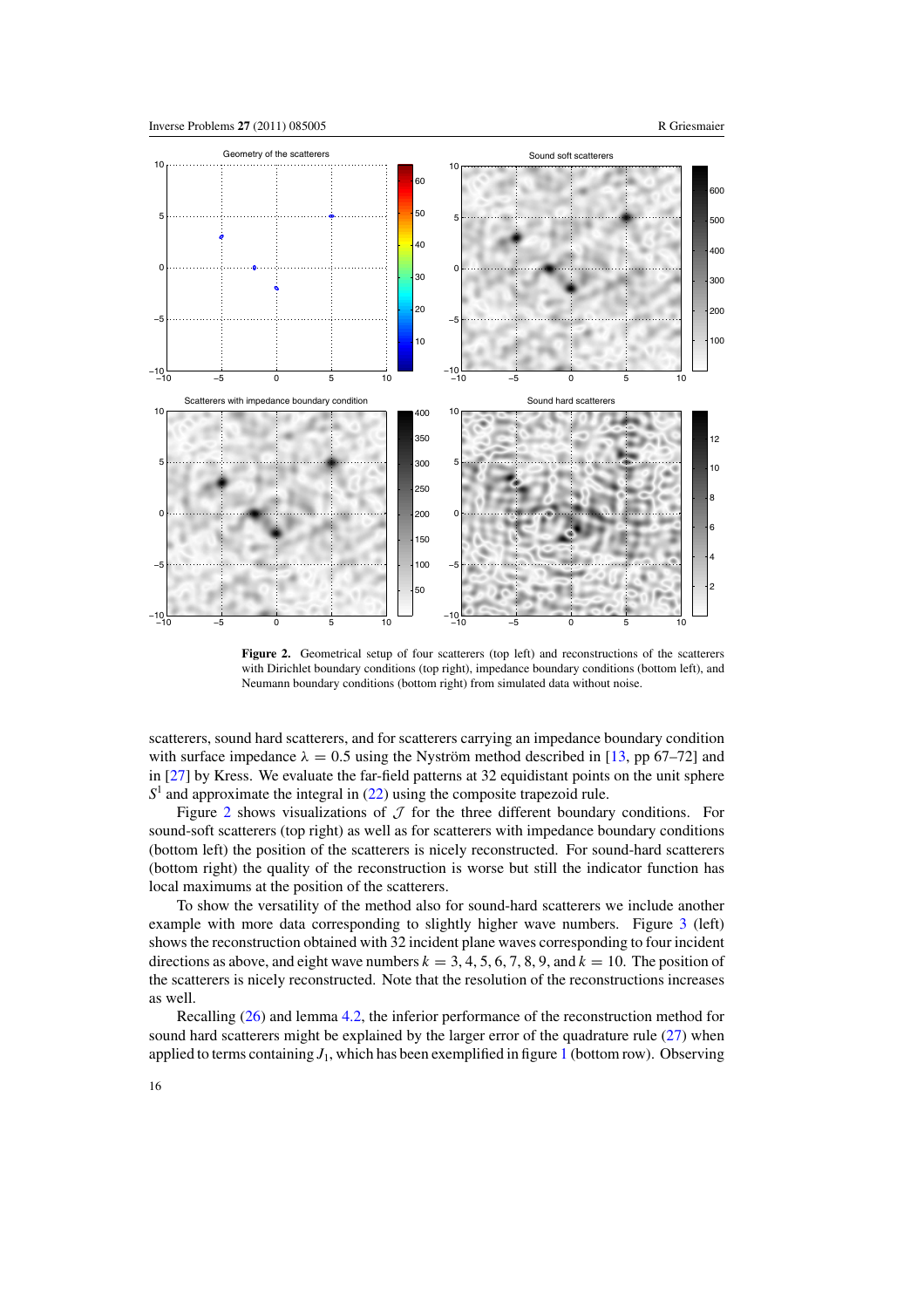<span id="page-17-0"></span>

**Figure 3.** Reconstruction of four scatterers with Neumann boundary conditions using four incident directions and eight wave numbers (left) and reconstruction of four scatterers with Dirichlet boundary conditions using one incident direction and four wave numbers (right) from simulated data without noise.

that the first local maximum of  $J_1(kr)$ ,  $r \ge 0$ , is at  $r \approx 1.841/k$ , while the first local maximum of  $J_0(kr)$  is at  $r = 0$ , suggests that removing quadrature nodes at the lowest frequencies and adding nodes at higher frequencies, as performed in the previous reconstruction, improves the quality of approximation  $(27)$  in this case. This has indeed be confirmed by numerical experiments as in remark [4.3](#page-14-0) not shown here.

If we reduce the number of incident directions and consider only four incident fields with a single incident direction  $d = (1, 0)$  and wave numbers  $k = 1, 2, 3$  and  $k = 4$ , the quality of the reconstruction decreases as well, as can be seen for sound soft scatterers in figure 3 (right). However, still this reconstruction is excellent.

To study the sensitivity of the algorithm against noise, we repeat the first experiment for sound soft scatterers with four incident directions and four different wave numbers, but now we add 25% and 75% uniformly distributed relative random error to the simulated far-field patterns before we start the reconstruction algorithm. As mentioned before, the values of the indicator function are essentially the sum of zeroth-order Fourier coefficients of the far-field patterns in appropriately translated coordinate systems. Thus, the method is expected to be relatively robust against high frequent random noise. The corresponding visualizations of  $\mathcal J$ shown in figure [4](#page-18-0) confirm this.

**Example 5.2.** In our second example we double the number of scatterers and consider a collection of eight small ellipses with semi-axes of length 0*.*1 and 0*.*2 as shown in figure [5](#page-18-0) (top left). As in the previous example we start by using 16 incident plane waves with incident directions  $d = (1, 0), (0, 1), (-1, 0),$  and  $d = (0, -1)$  and wave numbers  $k = 1, 2, 3$ , and  $k = 4$ . We simulate the scattered field and evaluate its far-field pattern at 32 equidistant points on the unit sphere  $S^1$ . The reconstructions for sound soft scatterers (figure [5](#page-18-0) top right) and scatterers carrying an impedance boundary condition with surface impedance  $\lambda = 0.5$ (bottom left) are still good. However, in the case of sound hard scatterers (bottom right) the number and the position of the objects can hardly be estimated from this visualization of  $J$ . If we increase the number of incident waves by adding higher frequencies and removing the two lowest frequencies the quality of the reconstruction improves. Figure [6](#page-19-0) shows the corresponding results for sound hard scatterers with 32 incident fields with wave numbers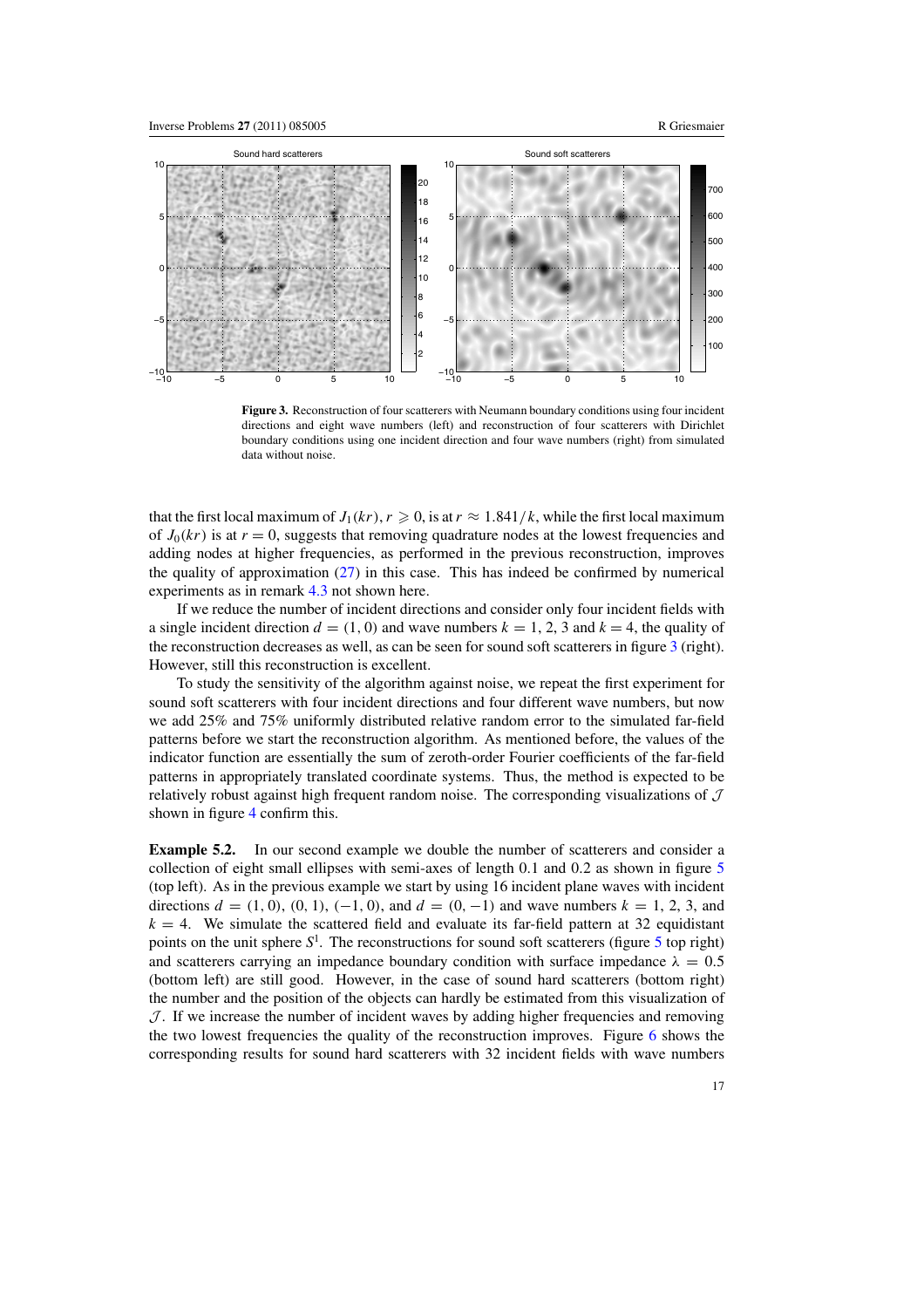<span id="page-18-0"></span>

**Figure 4.** Reconstructions of four scatterers with Dirichlet boundary conditions from simulated noisy data containing 25% uniformly distributed relative error (left) and 75% uniformly distributed relative error (right).



Figure 5. Geometrical setup of eight scatterers (top left) and reconstructions of the scatterers with Dirichlet boundary conditions (top right), impedance boundary conditions (bottom left), and Neumann boundary conditions (bottom right) from simulated data without noise.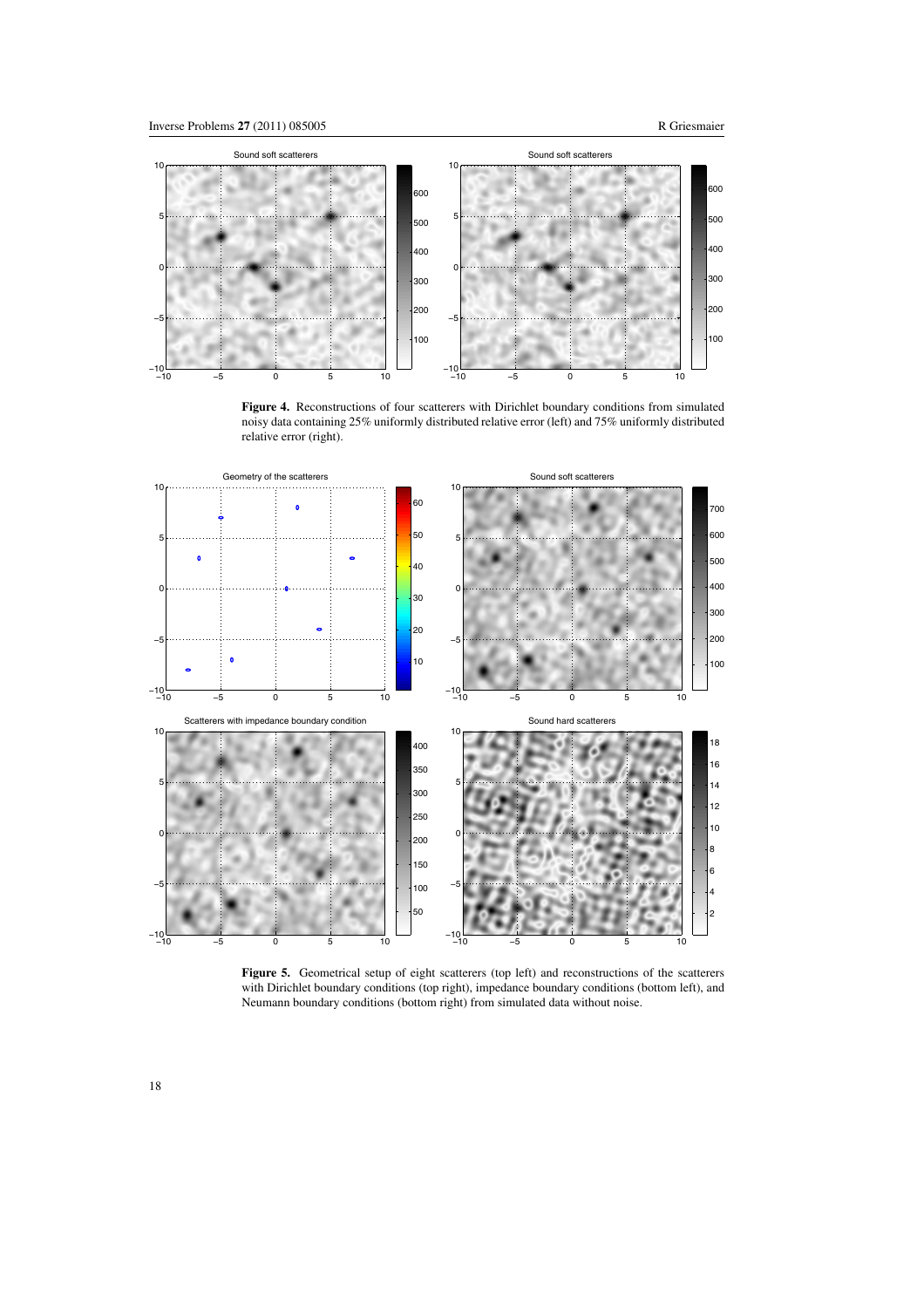<span id="page-19-0"></span>

**Figure 6.** Reconstructions of eight scatterers with Neumann boundary conditions using four incident directions and eight wave numbers (left) and using four incident directions 16 wave numbers (right) from simulated data without noise.



Figure 7. Geometrical setup of two extended scatterers (top left) and reconstructions of the scatterers with Dirichlet boundary conditions (top right), impedance boundary conditions (bottom left), and Neumann boundary conditions (bottom right) using four incident directions and four wave numbers from simulated data without noise.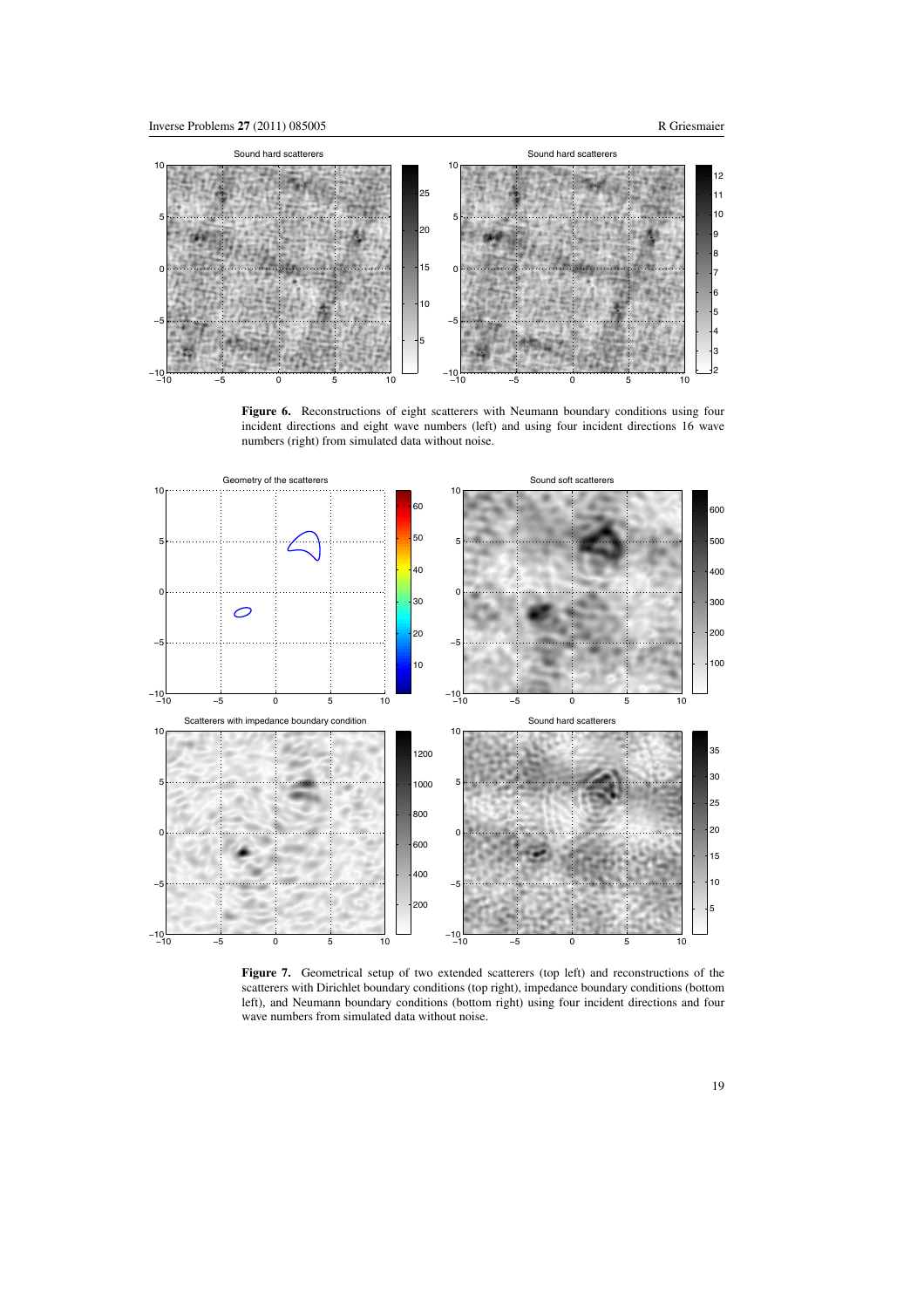<span id="page-20-0"></span>

Figure 8. Geometrical setup of two extended scatterers (top left) and reconstructions of the scatterers with Dirichlet boundary conditions (top right), impedance boundary conditions (bottom left), and Neumann boundary conditions (bottom right) using four incident directions and 16 wave numbers from simulated data without noise.

 $k = 3, \ldots, 10$  (left) and 64 incident fields with wave numbers  $k = 3, \ldots, 18$ . Six scatterers appear as distinct local maximums of the indicator function in the first plot, and all scatterers are reconstructed in the second plot.

**Example 5.3.** Since this paper has been motivated by the article [\[33\]](#page-23-0), where the orthogonality sampling method was discussed in the resonance region, where the size of the scatterers is of the same order as the wave lengths of the incident fields we apply in our final example the modified orthogonality sampling algorithm developed in section [4](#page-11-0) to reconstruct two extended scatterers as shown in figure [7](#page-19-0) (top left).

The reconstructions obtained using 16 incident plane waves with incident directions  $d = (1, 0), (0, 1), (-1, 0),$  and  $d = (0, -1)$  and wave numbers  $k = 1, 2, 3$ , and  $k = 4$  for sound soft scatterers and scatterers carrying an impedance boundary condition with surface impedance  $\lambda = 0.5$  are shown in figure [7.](#page-19-0) For sound hard scatterers we use higher wave numbers  $k = 3, 4, 5$ , and  $k = 6$  because lower frequencies tend to corrupt the reconstructions for this boundary condition as has already been observed in the previous examples. Again we use 32 evaluations of each far-field pattern on equidistant points on the unit sphere to approximate the integral in  $(22)$  using the composite trapezoid rule. As in the previous examples the results are best for sound soft scatterers (top right). For scatterers with impedance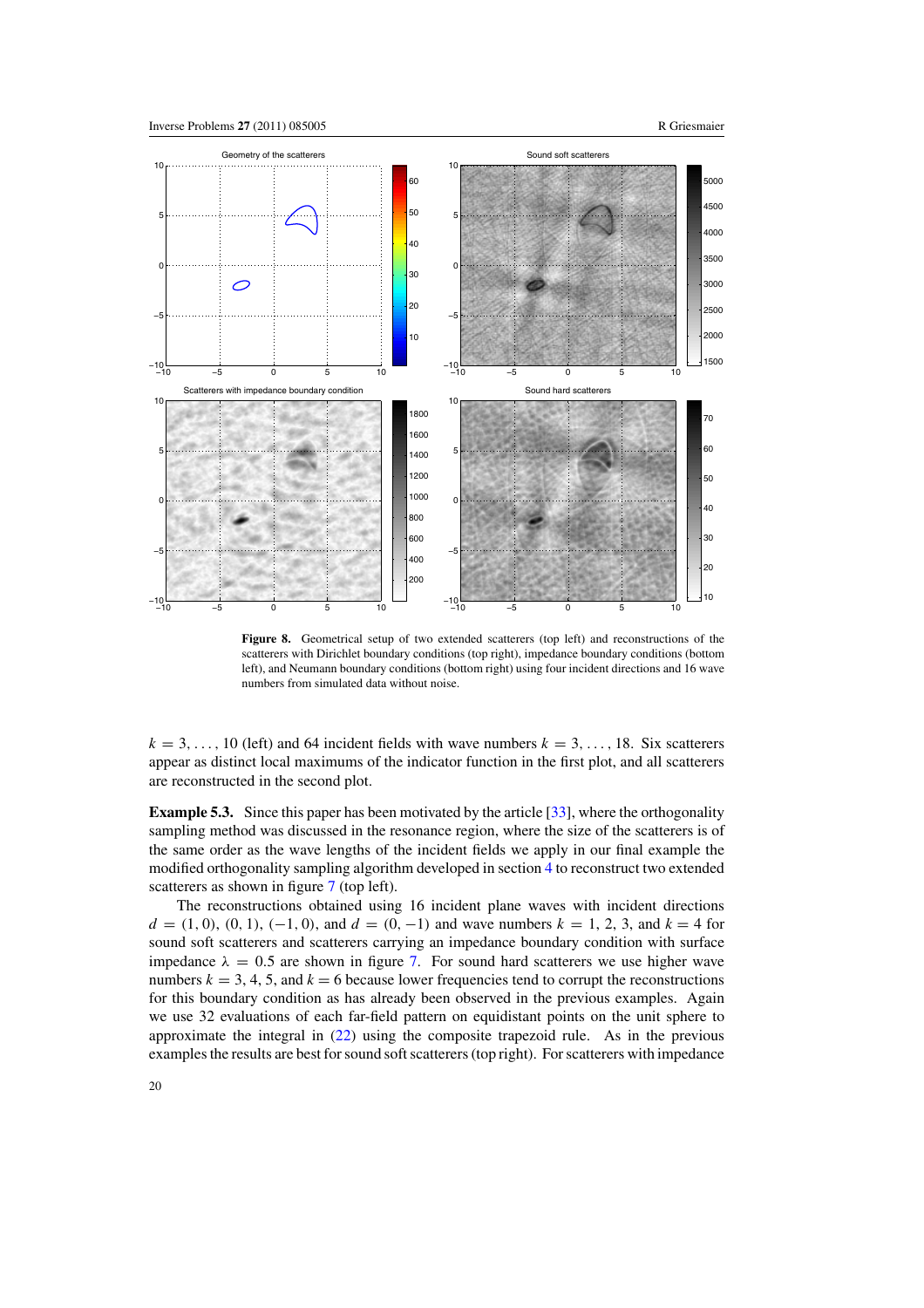

**Figure 9.** Reconstructions of the two extended scatterers with Dirichlet boundary conditions using the original orthogonality sampling algorithm by Potthast from [\[33\]](#page-23-0) with four incident directions and four wave numbers (left) and 16 wave numbers (right) from simulated data without noise.

boundary conditions (bottom left) and sound hard scatterers (bottom right) the reconstructions are worse but still the number and the approximate positions of the scatterers can be estimated. Note that the boundary curves of the scatterers have not been plotted in these and the following plots: the exact values of  $J$  are seen.

Adding far-field patterns corresponding to incident waves with higher frequencies improves the reconstructions. Visualizations of  $J$  obtained using 64 incident plane waves with incident directions  $d = (1, 0), (0, 1), (-1, 0),$  and  $d = (0, -1)$  and wave numbers  $k = 1, \ldots, 16$  for sound soft scatterers as well as for scatterers with the impedance boundary condition, and  $k = 3, \ldots, 18$  for sound hard scatterers are shown in figure [8.](#page-20-0) The reconstructions are remarkably good. For sound soft scatterers the indicator function  $\mathcal J$ has its maximum values exactly on the boundary of the scatterers. For scatterers carrying the impedance boundary condition and for sound hard scatterers the values of  $\mathcal J$  are larger inside the obstacles than outside and they are close to zero on the boundaries of the scatterers. The artifacts away from the scatterers in opposite direction of the incident fields seen for sound soft and sound hard scatterers are in agreement with our remarks after [\(28\)](#page-14-0).

Finally, we compare the results obtained with the modified orthogonality sampling algorithm developed in section [4](#page-11-0) to reconstructions obtained with the original method from [\[33](#page-23-0)]. Figure 9 shows visualizations of  $\Im$  from [\(21\)](#page-11-0) for sound hard scatterers using 16 incident plane waves with incident directions  $d = (1, 0), (0, 1), (-1, 0),$  and  $d = (0, -1)$  and wave numbers  $k = 1, 2, 3$ , and  $k = 4$  (*left*) and using 64 incident plane waves with incident directions  $d = (1, 0), (0, 1), (-1, 0),$  and  $d = (0, -1)$  and wave numbers  $k = 1, \ldots, 16$  (right). We use 32 evaluations of each far-field pattern on equidistant points on the unit sphere to approximate the integral in [\(21\)](#page-11-0) using the composite trapezoid rule. Comparing those with the plots in figure [7](#page-19-0) (top right) and in figure [8](#page-20-0) (top right) one could argue that the modified algorithm gives slightly cleaner reconstructions.

## **6. Concluding remarks**

We discussed a simple non-iterative reconstruction method for inverse obstacle scattering problems for time-harmonic acoustic or electromagnetic waves that uses plane-wave incident fields with few incident directions but several wave numbers. Based on the assumption that the scatterers are small with respect to the wave lengths of the incident fields, we analyzed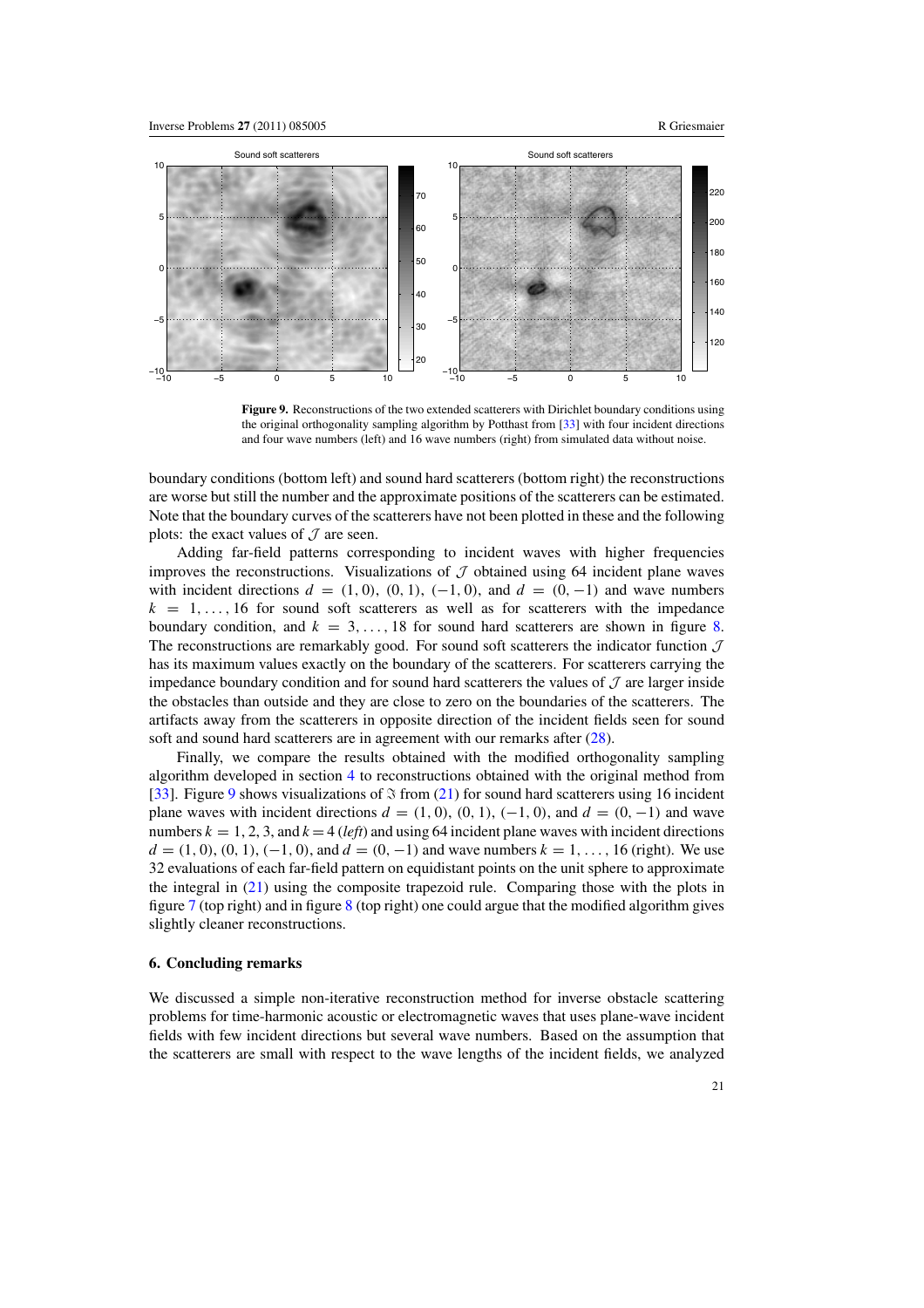<span id="page-22-0"></span>the behavior of this method using an asymptotic expansion of the far-field patterns that holds across the corresponding frequency band. Numerical examples support our theoretical findings and suggest that the method works reasonably well also for inverse scattering in the resonance region, i.e. when the size of the scatterers is of the same order as the wavelength of the incident field. Clearly the main open problem is to give a theoretical justification of the multi-frequency orthogonality sampling algorithm in this case.

Comparing the orthogonality sampling method to MUSIC-type algorithms (see, e.g., [4, 10, 15, [25](#page-23-0)]), we observe that at each frequency orthogonality sampling requires far-field patterns corresponding to one or few incident waves only, i.e. one or a few columns of the so-called multi-static response matrix, while MUSIC processes the whole matrix at once. Using multiple frequencies, our numerical examples indicate that orthogonality sampling yields reconstructions of acceptable quality, being relatively robust against high-frequency noise in the measurement data. In this sense, orthogonality sampling is able to compensate a lack of incident directions of the incident waves by using multi-frequency information.

#### **Acknowledgments**

The author is pleased to thank Professor Martin Hanke–Bourgeois for many inspiring discussions on the topic of this work.

## **References**

- [1] Abramowitz M and Stegun I A (ed) 1966 *Handbook of Mathematical Functions, with Formulas, Graphs, and Mathematical Tables* (New York: Dover)
- [2] Ammari H 2008 *An Introduction to Mathematics of Emerging Biomedical Imaging (Mathematics and Applications* vol 62*)* (Berlin: Springer)
- [3] Ammari H, Griesmaier R and Hanke M 2007 Identification of small inhomogeneities: asymptotic factorization *Math. Comput.* **76** [1425–48](http://dx.doi.org/10.1090/S0025-5718-07-01946-1)
- [4] Ammari H, Iakovleva E and Lesselier D 2005 Two numerical methods for recovering small electromagnetic inclusions from scattering amplitude at a fixed frequency *SIAM J. Sci. Comput.* **27** [130–58](http://dx.doi.org/10.1137/040612518)
- [5] Ammari H, Iakovleva E and Moskow S 2003 Recovery of small inhomogeneities from the scattering amplitude at a fixed frequency *SIAM J. Math. Anal.* **34** [882–900](http://dx.doi.org/10.1137/S0036141001392785)
- [6] Ammari H and Kang H 2004 *Reconstruction of Small Inhomogeneities from Boundary Measurements (Lecture Notes in Math.* vol 1846*)* (Berlin: Springer)
- [7] Ammari H and Kang H 2004 Boundary layer techniques for solving the Helmholtz equation in the presence of small inhomogeneities *J. Math. Anal. Appl.* **296** [190–208](http://dx.doi.org/10.1016/j.jmaa.2004.04.003)
- [8] Burkard C and Potthast R 2009 A time-domain probe method for three-dimensional rough surface reconstructions *Inverse Probl. Imaging* **3** [259–74](http://dx.doi.org/10.3934/ipi.2009.3.259)
- [9] Chen Q, Haddar H, Lechleiter A and Monk P 2010 A sampling method for inverse scattering in the time domain *Inverse Problems* **26** [085001](http://dx.doi.org/10.1088/0266-5611/26/8/085001)
- [10] Cheney M 2001 The linear sampling method and the MUSIC algorithm *Inverse Problems* **17** [591–5](http://dx.doi.org/10.1088/0266-5611/17/4/301)
- [11] Colton D and Kirsch A 1996 A simple method for solving inverse scattering problems in the resonance region *Inverse Problems* **12** [383–93](http://dx.doi.org/10.1088/0266-5611/12/4/003)
- [12] Colton D and Kress R 1983 *Integral Equation Methods in Scattering Theory* (New York: Wiley)
- [13] Colton D and Kress R 1998 *Inverse Acoustic and Electromagnetic Scattering Theory (Appl. Math. Sci.* vol 93*)* 2nd edn (Berlin: Springer)
- [14] Daido Y, Kang H and Nakamura G 2007 A probe method for the inverse boundary value problem of nonstationary heat equations *Inverse Problems* **23** [1787–800](http://dx.doi.org/10.1088/0266-5611/23/5/002)
- [15] Devaney A J 1999 Super–resolution processing of multi-static data using time reversal and MUSIC (Boston, MA: Department of Electrical Engineering, Northeastern University) (preprint)
- [16] Griesmaier R 2008 An asymptotic factorization method for inverse electromagnetic scattering in layered media *SIAM J. Appl. Math.* **68** [1378–403](http://dx.doi.org/10.1137/060677021)
- [17] Guzina B B, Cakoni F and Bellis C 2010 On the multi-frequency obstacle reconstruction via the linear sampling method *Inverse Problems* **26** [125005](http://dx.doi.org/10.1088/0266-5611/26/12/125005)